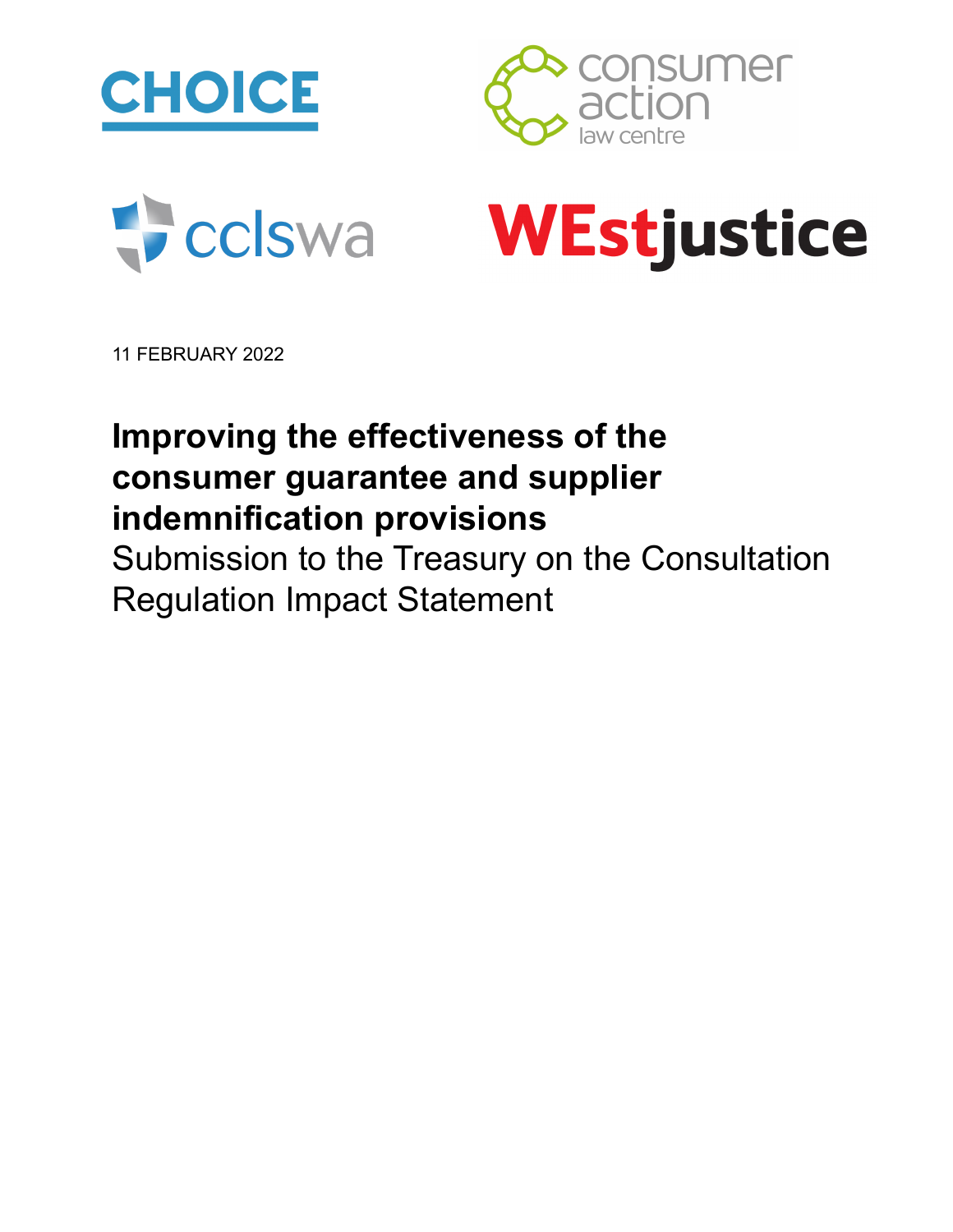





# <span id="page-1-0"></span>ABOUT US

#### **CHOICE**

Set up by consumers for consumers, CHOICE is the consumer advocate that provides Australians with information and advice, free from commercial bias. By mobilising Australia's largest and loudest consumer movement, CHOICE fights to hold industry and government accountable and achieve real change on the issues that matter most.

To find out more about CHOICE's campaign work visit www.choice.com.au/campaigns and to support our campaigns, sign up at www.choice.com.au/campaignsupporter

#### **Consumer Action Law Centre**

Consumer Action is an independent, not-for-profit consumer organisation with deep expertise in consumer and consumer credit laws, policy and direct knowledge of people's experience of modern markets. We work for a just marketplace, where people have power and business plays fair. We make life easier for people experiencing vulnerability and disadvantage in Australia, through financial counselling, legal advice, legal representation, policy work and campaigns. Based in Melbourne, our direct services assist Victorians and our advocacy supports a just marketplace for all Australians.

#### **Consumer Credit Legal Service (WA) Inc.**

Consumer Credit Legal Service (WA) Inc. (CCLSWA) is a not-for-profit specialist community legal centre based in Perth and servicing the State of Western Australian. CCLSWA specialises in the areas of credit, banking and finance, and Australian Consumer Law. CCLSWA operates a free telephone advice line service which allows consumers across Western Australia to obtain information and legal advice in the areas of banking and finance, and consumer law. CCLSWA also provides ongoing legal assistance and representation to consumers by opening case files when the legal issues are complex. CCLSWA also takes an active role in community legal education, law reform and policy issues affecting consumers.

CCLSWA's mission is to strengthen the consumer voice in Western Australia by advocating for, and educating people about, consumer and financial, rights and responsibilities.

#### **WEstjustice**

WEstjustice provides free legal advice and financial counselling to people who live, work or study in the cities of Wyndham, Maribyrnong and Hobsons Bay, in Melbourne's western

CHOICE, Consumer Action, CCLSWA, and WEstjustice | Improving the effectiveness of the consumer guarantee and supplier indemnification provisions 1 and 200 minutes of the state of the state of the state of the state of the state of the state of the state of the state of the state of the state of the state of the state of the state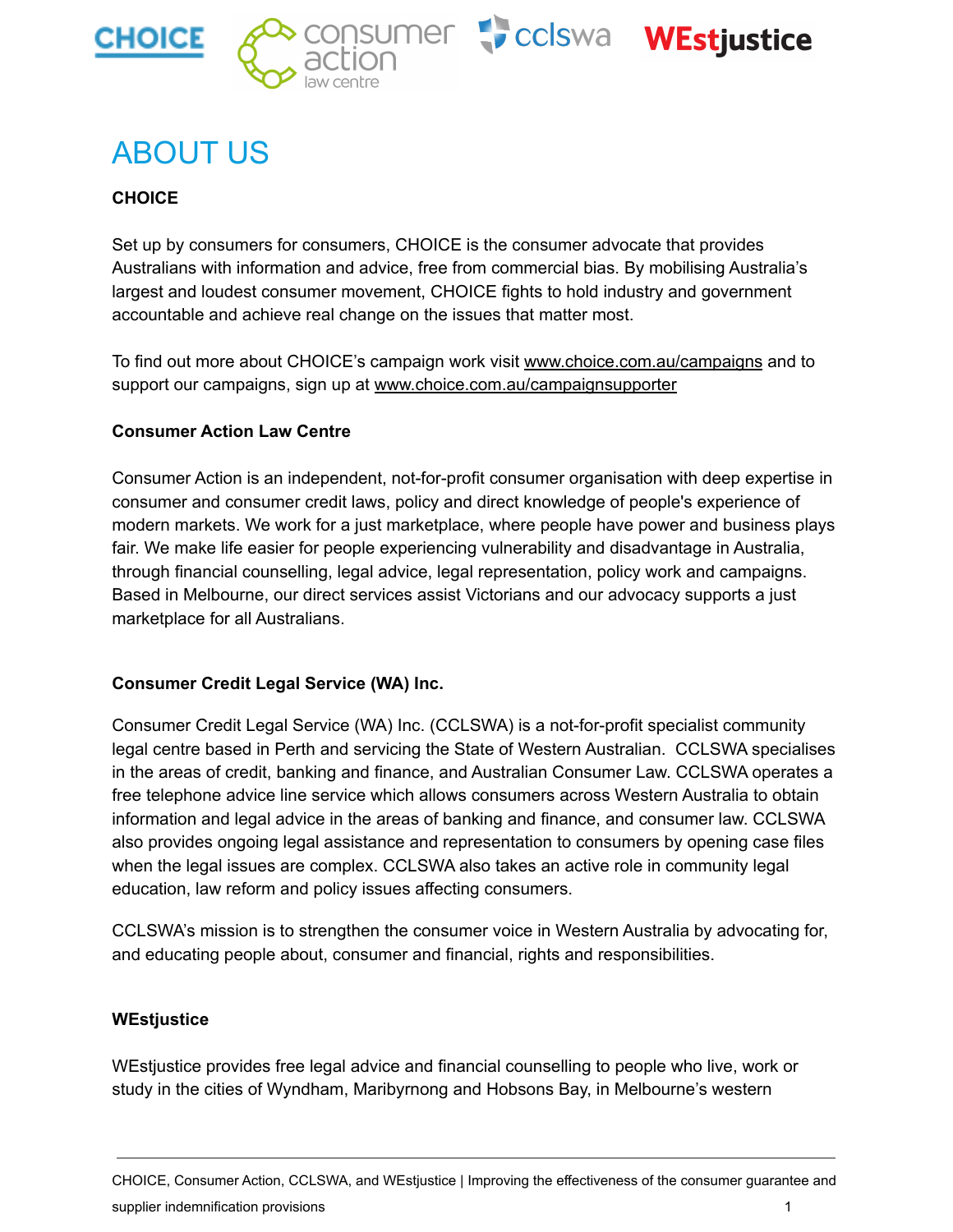







suburbs. We have offices in Werribee and Footscray as well as a youth legal branch in Sunshine, and outreach across the West. Our services include: legal information, advice and casework, duty lawyer services, community legal education, community projects, law reform, and advocacy.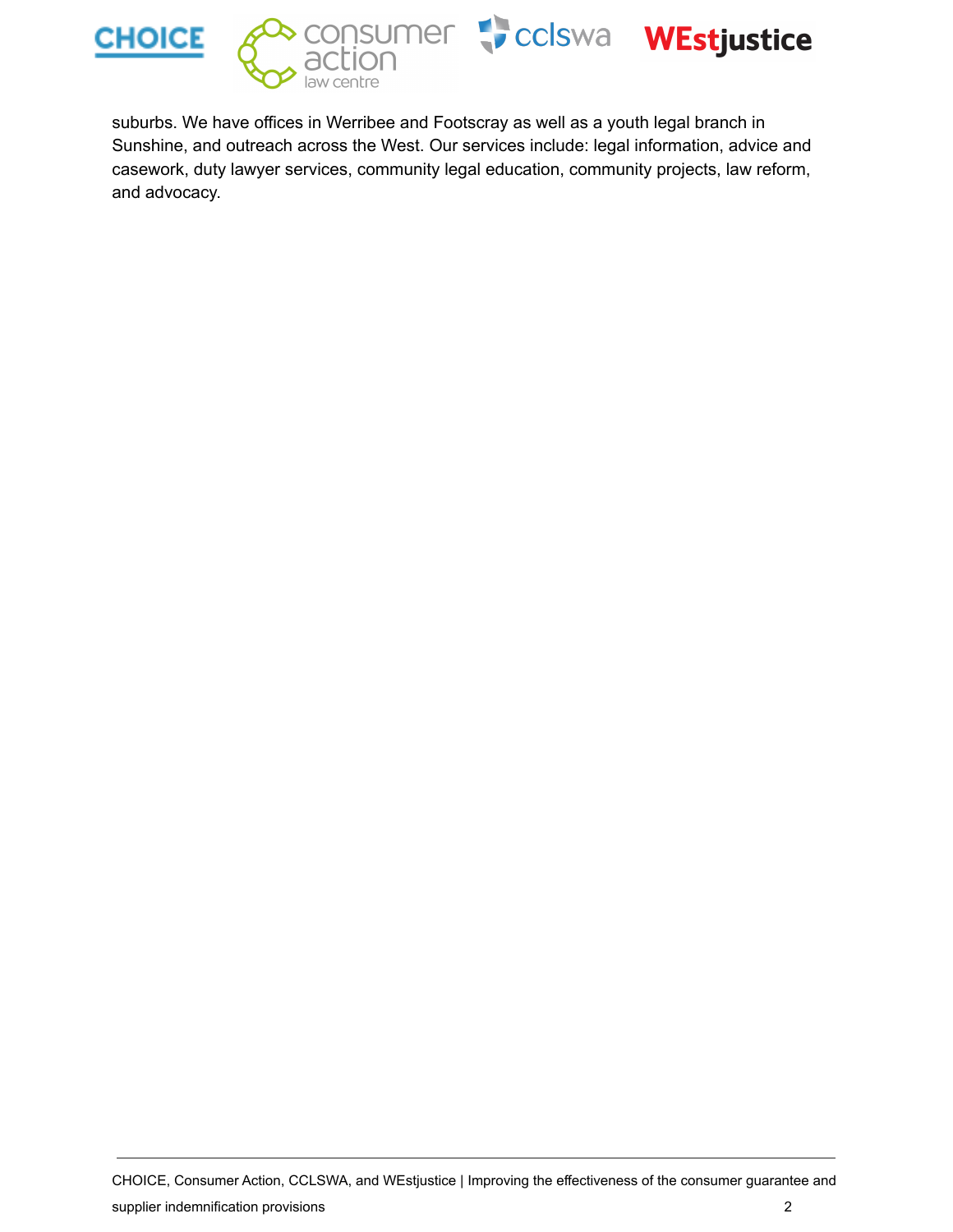







# <span id="page-3-0"></span>**CONTENTS**

| <b>ABOUT US</b><br><b>CONTENTS</b><br><b>INTRODUCTION</b><br><b>Recommendations</b>                                                                          | 3<br>5<br>7 |                                                                 |    |
|--------------------------------------------------------------------------------------------------------------------------------------------------------------|-------------|-----------------------------------------------------------------|----|
|                                                                                                                                                              |             | <b>Response to key questions - PART A: Receiving remedies</b>   | 8  |
|                                                                                                                                                              |             | Consumers aren't always given the remedies they are entitled to | 8  |
|                                                                                                                                                              |             | <b>New vehicles</b>                                             | 11 |
| Part A, Option 1 - status quo                                                                                                                                | 15          |                                                                 |    |
| Part A, Option 2 - an education and guidance campaign                                                                                                        | 17          |                                                                 |    |
| Part A, Option 3 - a prohibition against not providing a remedy for consumer guarantee<br>failures, supported by penalties and other enforcement mechanisms. | 18          |                                                                 |    |
| Infringements, penalties and injunctions.                                                                                                                    | 18          |                                                                 |    |
| Effective implementation of a civil prohibition<br>Cost benefit analysis - economy wide or just new cars?                                                    | 19<br>20    |                                                                 |    |
| <b>PART B: Supplier indemnification</b>                                                                                                                      | 27          |                                                                 |    |
| <b>Appendix 1: Supporter survey results</b>                                                                                                                  | 29          |                                                                 |    |
| Examples of traders not agreeing to provide a requested remedy for a major failure                                                                           | 29          |                                                                 |    |
| Examples of traders providing repairs when replacements or refunds were requested                                                                            | 31          |                                                                 |    |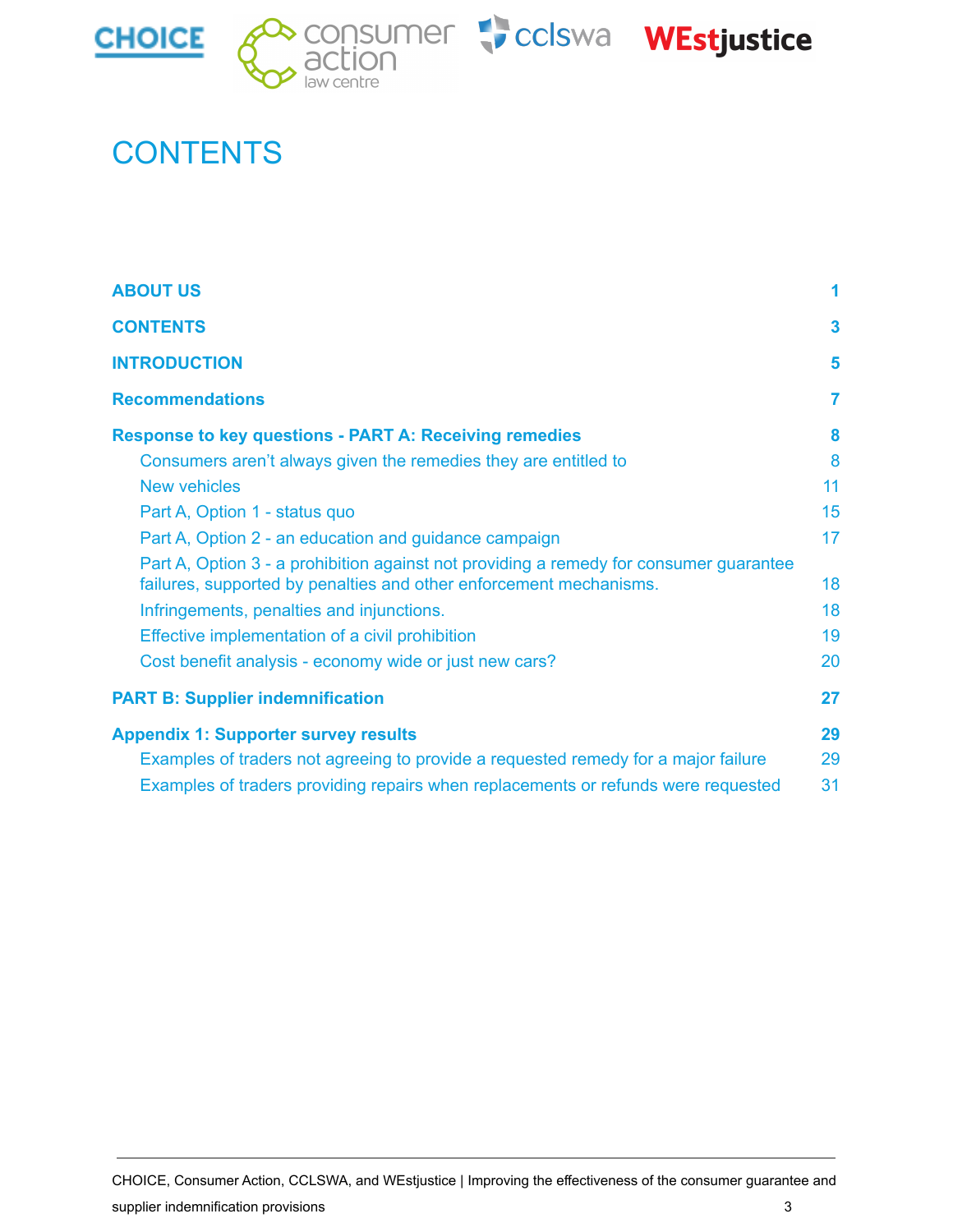





# <span id="page-4-0"></span>INTRODUCTION

Consumers expect to purchase products that work, and when they don't work people should be easily able to enforce their consumer guarantee rights.

We welcome the opportunity to provide comments to the Commonwealth Treasury's Consultation Regulation Impact Statement ('**CRIS**') on options for improving the effectiveness of the consumer guarantee and supplier indemnification provisions under the Australian Consumer Law ('**ACL**').

We support improvements to the Australian Consumer Law that ensure people are able to exercise their consumer guarantee rights. The current system is flawed and regularly results in consumers:

- paying for their own repairs or replacements;
- continuing to use faulty goods;
- not having a working product that they have paid for; or
- disposing of products early because they are faulty.

Many consumers are let down when things do go wrong with a good or service they have purchased. Currently, consumers have to spend considerable amounts of time and money to enforce their consumer guarantee rights. Despite this, many never receive a remedy they are legally entitled to. Instead, people have to continue using faulty products, purchase new products, or go without the product entirely. The loss of essential goods and services, such as a car, mobile phone, fridge, or laptop can have an immediate financial impact and, at times, a lasting impact on a person's quality of life.

#### **We strongly support the introduction of a civil prohibition for failing to provide a**

**consumer guarantee remedy** - outlined in Option 3 in Part A of the CRIS. Civil penalties must be strong enough to act as a deterrent to businesses that through design or neglect, do the wrong thing by consumers when products have major faults. Businesses are incentivised to not provide people with a timely refund, repair or replacement, as they know there are no meaningful penalties for inaction. The prohibition and penalties must also be economy-wide. It is essential to ensure that people can exercise their consumer rights to a repair, replacement or refund regardless of the nature of the faulty product or service.

While the focus of our joint consumer submission is largely on Part A of the consultation, we support Options 3 and 4 in Part B of this consultation. Specifically, we support a whole of economy civil prohibition for:

● failing to indemnify suppliers where a consumer guarantee failure falls within the responsibility of a manufacturer or importer; and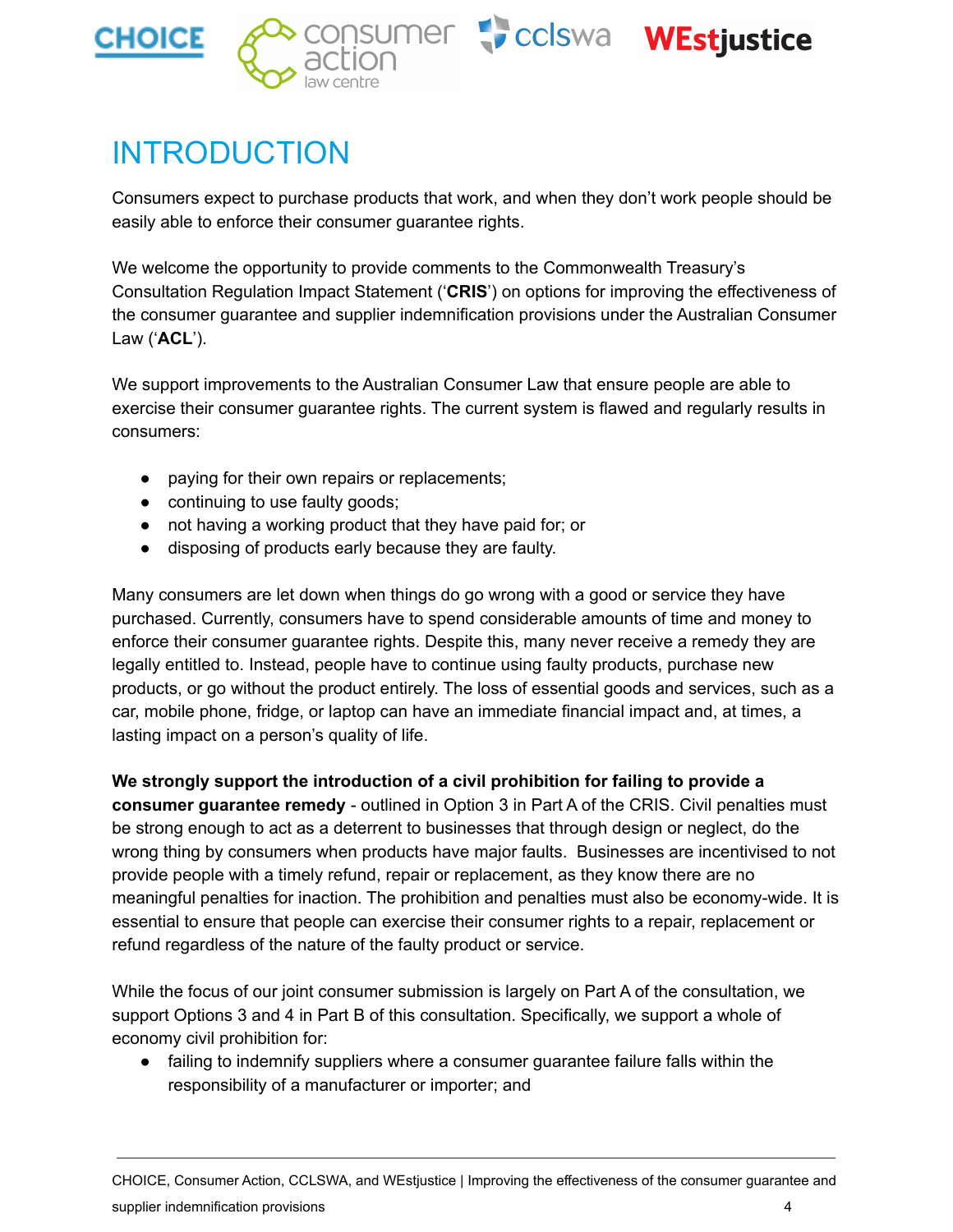





● manufacturers or importers retaliating against suppliers for seeking to enforce their indemnification rights:

This consultation is an opportunity for the Australian Government to incorporate a strong prohibition and penalties into the ACL to deter those businesses who are inclined to do the wrong thing. These options are what CHOICE, Consumer Action, CCLSWA and WEstjustice think should be put forward in the final Regulatory Impact Statement (RIS) as the solution to address the harms that consumers face under the status quo.

This joint consumer submission is guided by a range of consumer surveys conducted by CHOICE. In January 2022, CHOICE surveyed 9785 members and supporters about their experiences with getting a refund, repair or replacement. Over 2,000 people shared stories of having problems with getting a remedy for a major fault or who were forced to accept a repair for a major fault when they wanted either a replacement or refund. 99.6% of survey respondents said that companies should be penalised for failing to refund, repair or replacement where required by the Australian Consumer Law.

In June 2021, CHOICE undertook a nationally representative survey about people's experiences with their consumer guarantee rights that confirms the findings from the survey CHOICE members.<sup>1</sup> This survey found that 23% of people had problems with their products in the past 12 months. 55% of those problems were with products that were under 1 year old.

CHOICE also conducts annual product reliable surveys of its members to quantify the reliability of everyday goods and services. These surveys highlight the current weakness in the consumer guarantees framework and the need for strong civil penalties for businesses who fail to comply.

<sup>1</sup> This survey was conducted online between 25-28 June 2021. The survey was designed and analysed by CHOICE and put in the field by accredited research agency Dynata as part of their weekly "Omnipulse" omnibus. 1,005 people completed the survey, data has been weighted to ensure it is representative of the Australian population based on the 2016 ABS Census.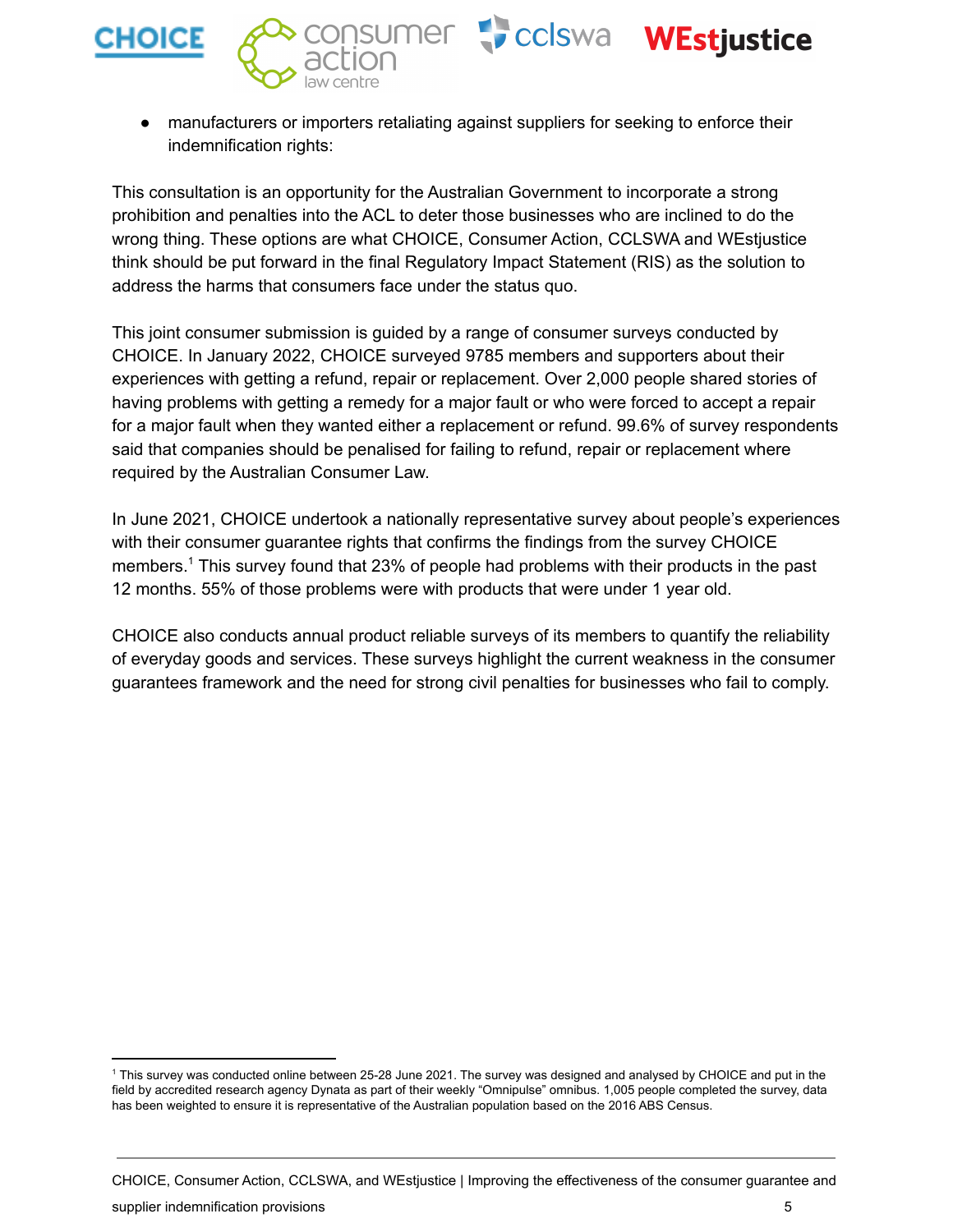





# <span id="page-6-0"></span>Recommendations

**Recommendation 1:** That consumer guarantee refund rights remain as is, and appreciation or depreciation are not considered when determining a refund.

**Recommendation 2:** That any education and guidance campaign be considered in addition to Part A Option 3, but not as a stand-alone option as it will not avoid consumer harms or result in any meaningful increase in people being able to enforce their consumer guarantee rights.

**Recommendation 3:** That the final Regulatory Impact Statement (RIS) adopt Part A, Option 3 a prohibition against not providing a remedy for consumer guarantee failures, supported by penalties and other enforcement mechanisms as the preferred policy option.

**Recommendation 4:** That the final Regulatory Impact Statement (RIS) adopt Part B, Option 3 – a prohibition against not indemnifying suppliers, supported by penalties and other enforcement mechanisms and Option 4 - a prohibition against manufacturers retaliating against suppliers who request indemnification.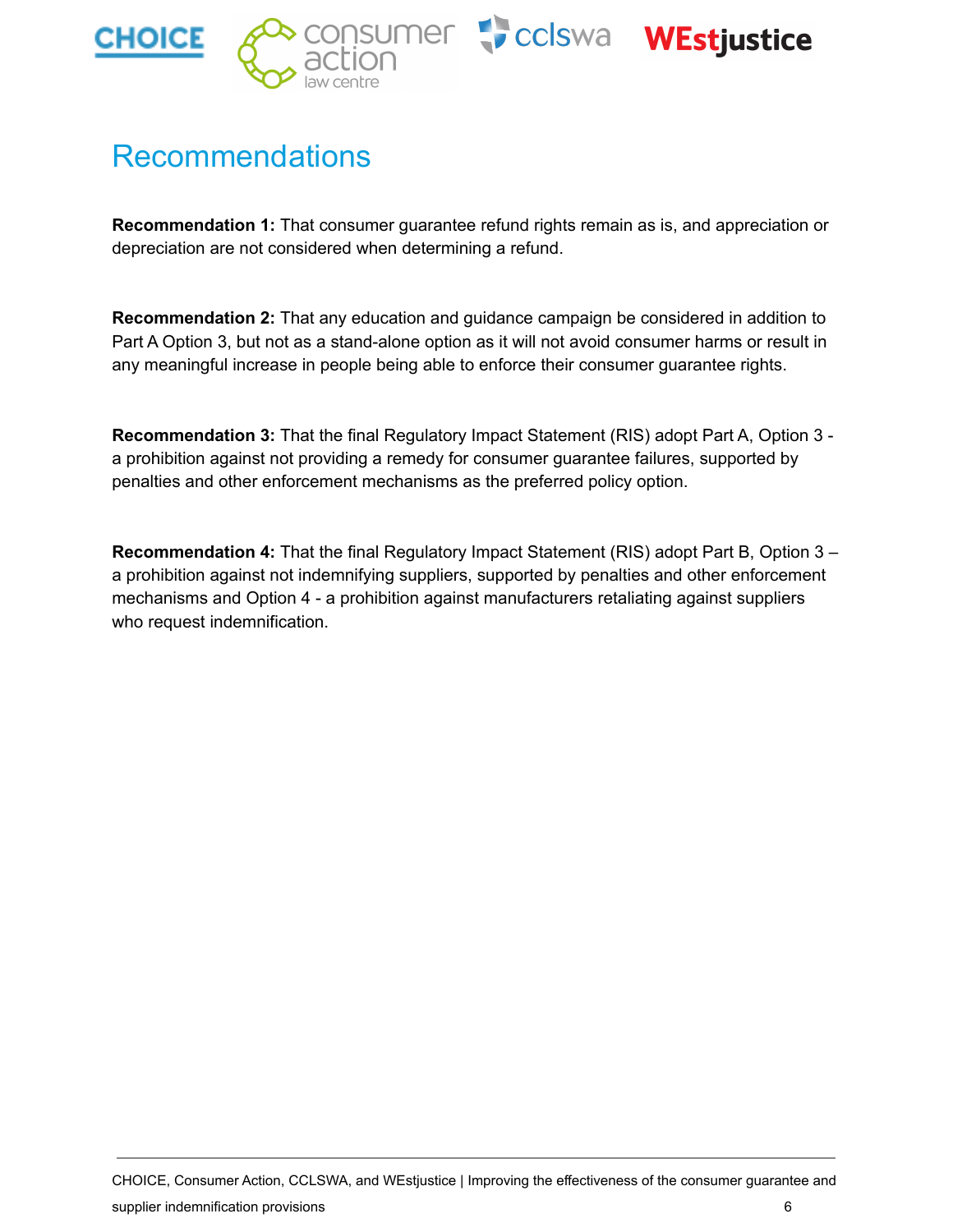

# <span id="page-7-0"></span>Response to key questions - PART A: Receiving remedies

### <span id="page-7-1"></span>**Consumers aren't always given the remedies they are entitled to**

#### **1. Please provide any relevant information or data you have to help estimate the extent to which consumers are unable to access consumer guarantee remedies when entitled**

CHOICE has conducted a number of surveys into consumers' experiences of receiving a refund, repair and replacement. According to a June 2021 survey undertaken by CHOICE, 23% of people had a problem with an item they purchased.<sup>2</sup> Yet, depending on the product, between 18% and 24% of respondents who have a faulty product sought a remedy. $3$  This means that over 80% of people are not even trying to enforce their current ACL rights for certain consumer products. This number is too low, but it is understandable given people's experiences when trying to enforce their consumer guarantee rights.

Businesses put up barriers that limit people from being easily able to enforce their consumer guarantee rights. Misleading information on what people's rights are, as well as who is responsible for a remedy, makes it difficult and time-consuming for people to enforce their rights. The way that some businesses act means that people sometimes stop trying to enforce their rights, and either spend money on a completely new item, or continue to use a product that is faulty.

#### **Case study - Sophia's additional costs of repair**

*"Bought lawn mower, engine stopped working in 2 weeks' time, I took it back to Bunnings, they sent it to supplier, took them 9 weeks to repairs, whereas I preferred a refund to buy another one instead, for 9 weeks I had to pay someone else to mow the* lawn at least 4 times which I had to pay for even though I paid almost \$500 for a new *lawn mower" 4*

CHOICE, Consumer Action, CCLSWA, and WEstjustice | Improving the effectiveness of the consumer guarantee and

supplier indemnification provisions **7** and the state of the state of the state of the state of the state of the state of the state of the state of the state of the state of the state of the state of the state of the state

<sup>3</sup> ibid. <sup>2</sup> This survey was conducted online between 25-28 June 2021. The survey was designed and analysed by CHOICE and put in the field by accredited research agency Dynata as part of their weekly "Omnipulse" omnibus. 1,005 people completed the survey, data has been weighted to ensure it is representative of the Australian population based on the 2016 ABS Census.

<sup>4</sup> CHOICE Improving Consumer Guarantees survey completed by 9785 people in January 2022. People's names have been changed.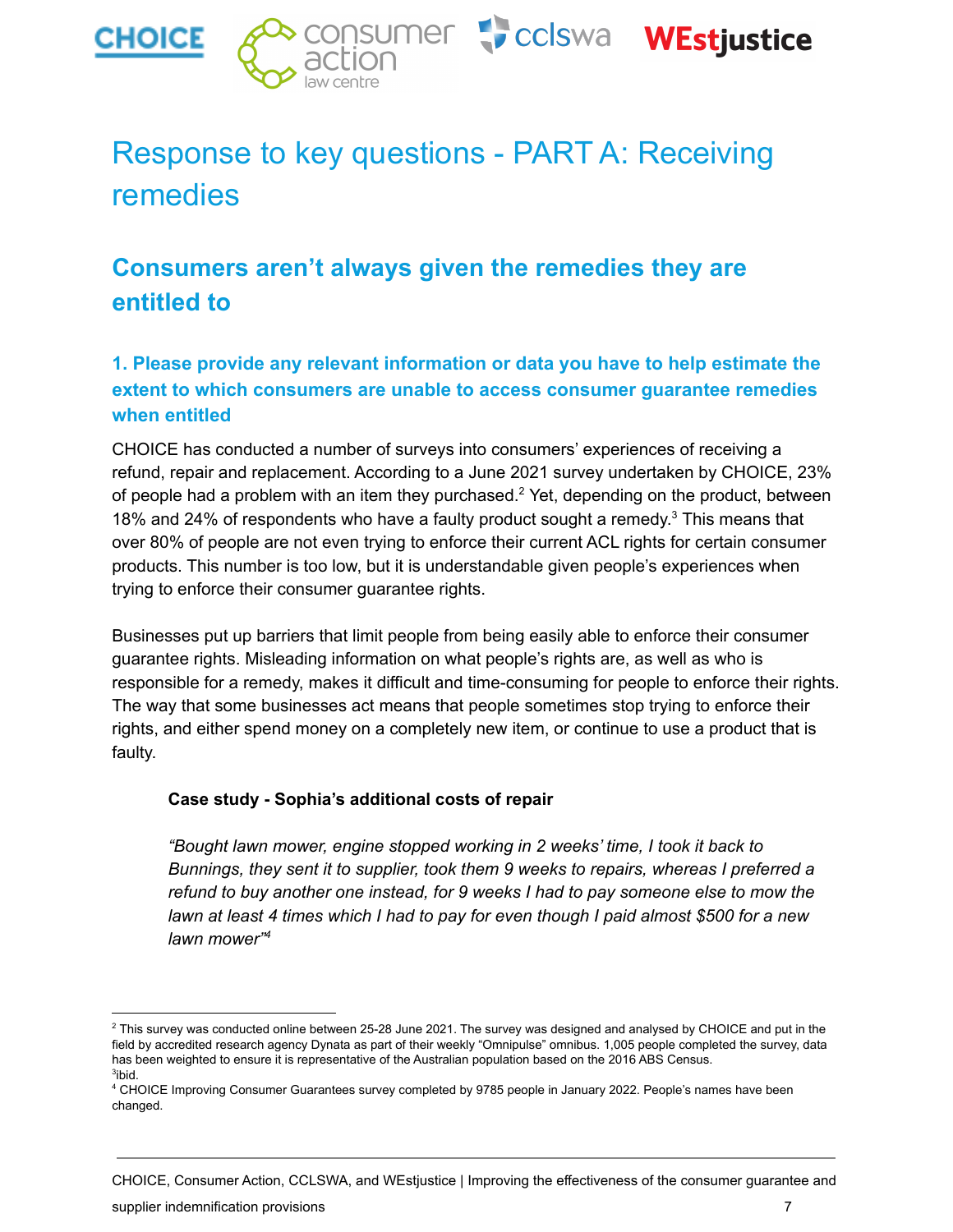

In CHOICE's product reliability surveys, up to 31% of people experienced a fault with an item in the 12 months before they completed the survey. More than one in five new Stick Vacs, laptops, printers and smartphones have a fault, the highest rates of faults amongst common household appliances. 5



Consumers reports of performance or reliability problems in the last 12 months

Source: *Choice reliability surveys (2019-2020), responses sourced from over 5,000 CHOICE members.* 6

But not everyone tries to get a remedy for their fault. Among survey respondents, less than a quarter of respondents who had a faulty product (that was under 5 years old for small appliances or under 8 years old for larger appliances) attempted to get a remedy. According to a survey of CHOICE members:

- 24% of people who had a faulty washing machine tried to get a remedy;
- 15% of people with a faulty TV tried to get a remedy;
- 19% of people with a faulty microwave tried to get a remedy; and
- 18% of people with a faulty lawnmower tried to get a remedy

This means that in most cases over 80% of people with faulty goods are not being served well by the current consumer guarantee framework. 31% of people didn't attempt to get a repair as they thought the product was out of the warranty period, even though the consumer guarantee period was likely longer than the manufacturers' warranty. 13% of people didn't think they would

CHOICE, Consumer Action, CCLSWA, and WEstjustice | Improving the effectiveness of the consumer guarantee and supplier indemnification provisions 8

<sup>6</sup> ibid. <sup>5</sup> CHOICE Product Reliability surveys (2019-2020), responses sourced from over 5,000 CHOICE members.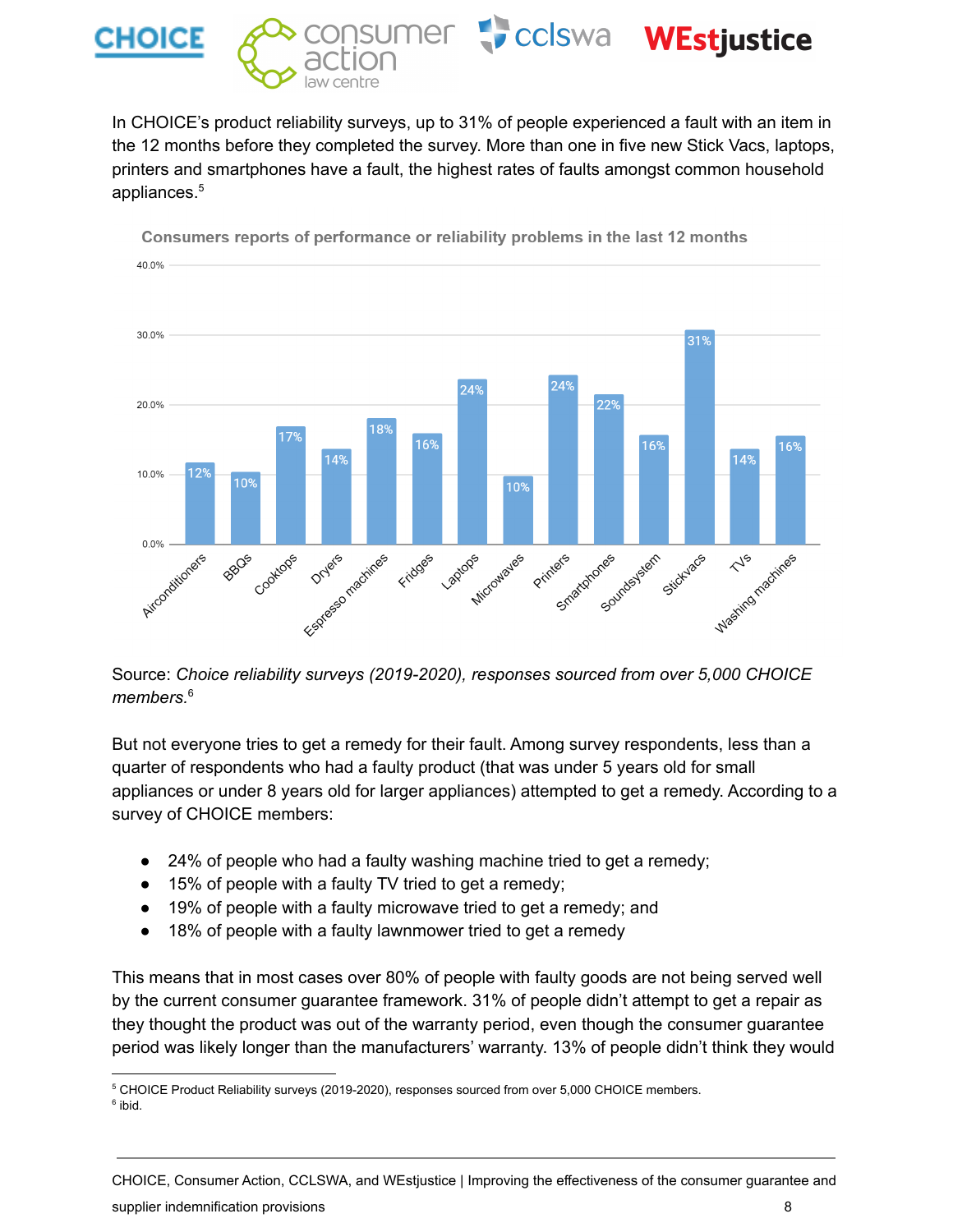

be successful in getting a refund, repair or replacement from the retailer or manufacturer, and another 13% of respondents thought that it would be too much hassle to even attempt to enforce their consumer guarantee rights. Another 2% of people were told by the retailer or manufacturer that a repair, replacement or refund wasn't an option.



Reasons for not attempting to get a remedy

This data varies from the results of the Australian Consumer Survey ('ACS').<sup>7</sup> One likely reason for this difference is that the ACS sought people's intentions if a theoretical problem arose. The CHOICE survey asked people about their actions when an actual fault arose.

CHOICE, Consumer Action, CCLSWA, and WEstjustice | Improving the effectiveness of the consumer guarantee and supplier indemnification provisions **9** and the state of the state of the state of the state of the state of the state of the state of the state of the state of the state of the state of the state of the state of the state

<sup>&</sup>lt;sup>7</sup> As quoted in the Consultation Regulation Impact Statement, Improving the effectiveness of the consumer guarantee and supplier indemnification provisions, the Australian Government The Treasury, December 2021, p18.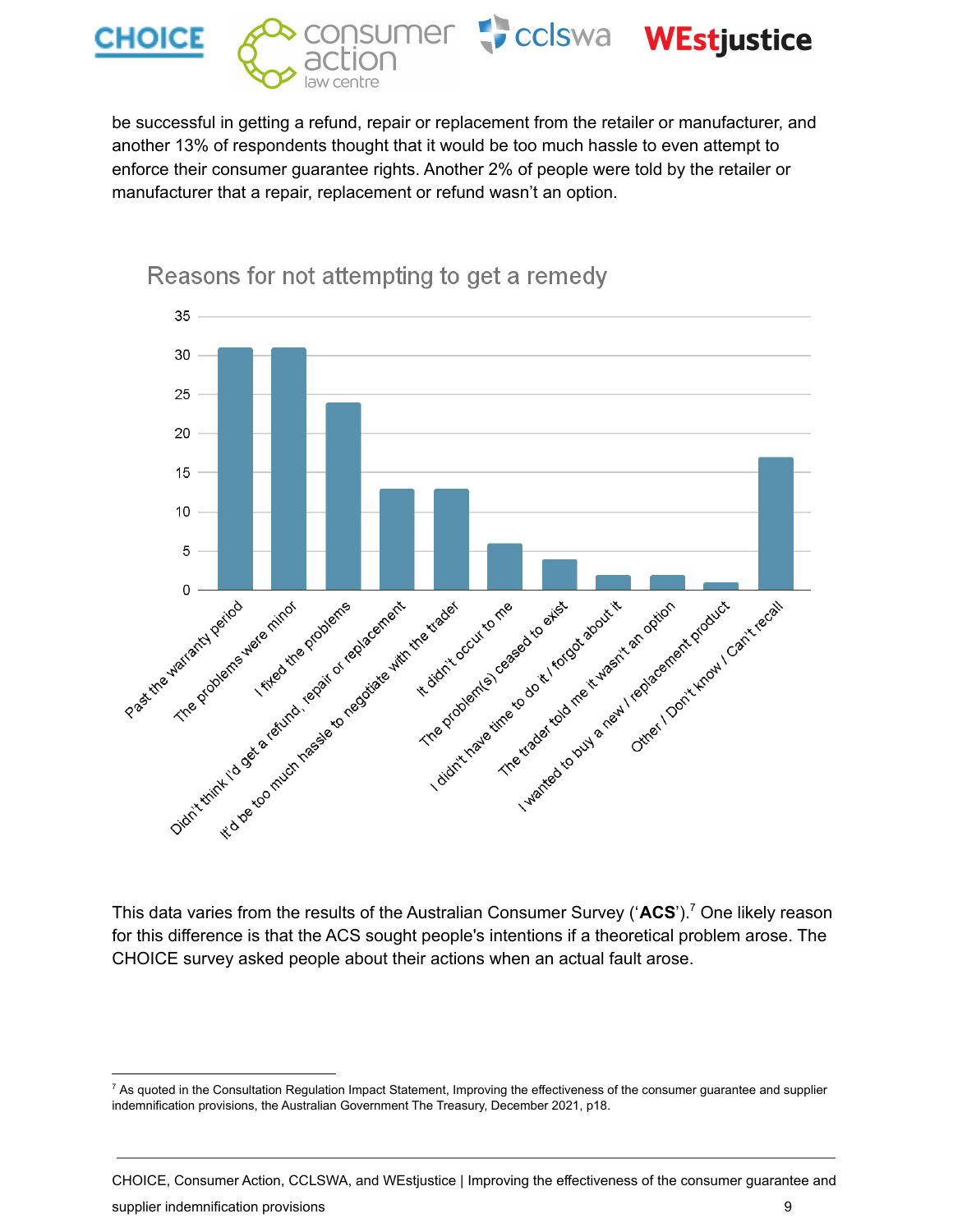







### <span id="page-10-0"></span>**New vehicles**

**2. Do you have any information on consumers claiming refunds for new motor vehicles? If so, please provide details on how long after purchase refunds are requested, and the prevalence of such requests.**

Two-thirds of people surveyed in 2016 by CHOICE experienced a problem with their new car within five years of purchase. $8$  People mostly experienced faults with their new car in the six months after purchase. 63.7% of respondents to a 2019 CHOICE survey of consumers who had experienced problems with their new cars first had problems within 2 months of purchasing their new car.<sup>9</sup>



When did the fault first occur in your new car?

Over a third of people who bought a new car had what would be considered a major fault under the current provisions in the ACL, that came into effect in 2020.<sup>10</sup> With 14% of respondents reporting major problems, while a further 21% reported a series of different problems which may constitute a major fault if they would have led a reasonable person to not purchase the car had they known about the faults.

CHOICE, Consumer Action, CCLSWA, and WEstjustice | Improving the effectiveness of the consumer guarantee and

supplier indemnification provisions 10 and 200 minutes of the state of the state of the state of the state of the state of the state of the state of the state of the state of the state of the state of the state of the stat

<sup>&</sup>lt;sup>8</sup> CHOICE, 2016 Lemons into Lemonade: Consumer experiences in the new car market.

<sup>&</sup>lt;sup>9</sup> CHOICE, Lemon Cars Supporter Survey, completed by 113 people in May and June 2019.

<sup>10</sup> CHOICE, 2016 Lemons into Lemonade: Consumer experiences in the new car market.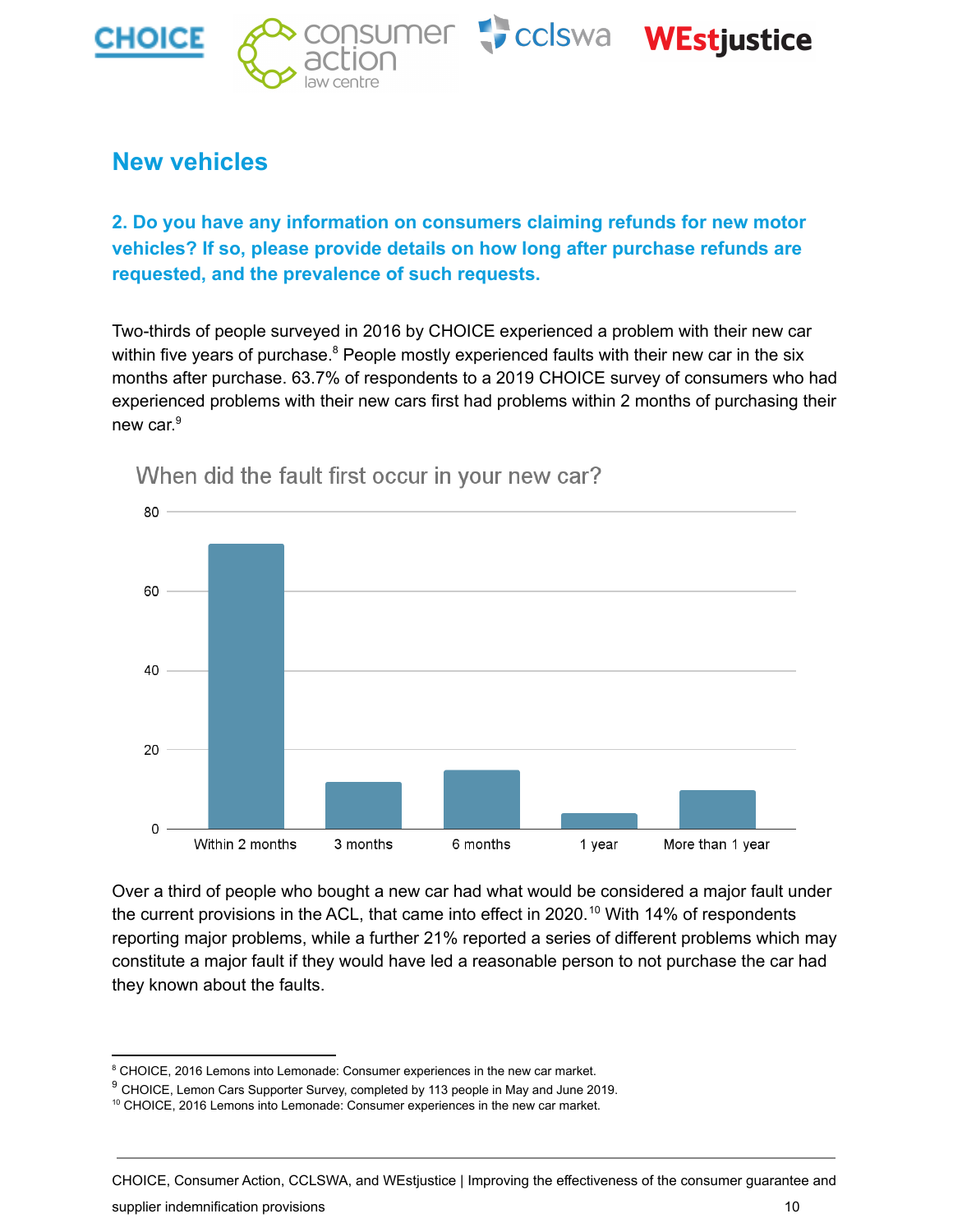





Refunds are uncommon for people who have faults with their new cars. Only 3% of people who had a problem with a car got a refund, though 15% of people were yet to have their problem resolved at the time of taking the survey. 57% of people had their fault resolved by getting a repair.<sup>11</sup>

#### **Case Study – Scarlett's story**

*Scarlett lives in a rural township and solely relies on the Disability Support Pension. Scarlett relies on a scooter for mobility.*

*In 2015, Scarlett purchased a new 4WD vehicle for about \$60,000. She had disclosed to the salesperson she needed a vehicle to be modified with a scooter hoist. This modification was covered by one-off NDIS funding.*

*Just 64,000 km later and less than 10 months out of the three-year manufacturer's warranty period, the car broke down. It had been regularly serviced, and had already had a few repairs while it was still in warranty.*

*Scarlett had the vehicle towed and enquired about repairs but was asked to pay thousands for repairs that weren't guaranteed to fix the issue. She couldn't afford this so was effectively housebound without being able to transport her mobility scooter.*

*With our assistance, Scarlett applied to the Victorian Civil and Administrative Tribunal (VCAT) for a 'major failure' of her consumer guarantees. Consumer Action covered the approximate \$3,000 cost for evidence from an expert mechanic (and towing to the assessment).*

*Scarlett's priority was having a working vehicle so she could be mobile again.*

*We were able to negotiate a settlement for Scarlett around the time of the VCAT hearing. Without community legal support, Scarlett may have been stuck at home with a broken-down expensive car that was four years old.*

#### **Case study provided by Consumer Action Law Centre**

**3. Do you have any information or data to support the view consumers are 'gaming' the system to obtain replacement new motor vehicles or refunds?**

<sup>11</sup> CHOICE, 2016 Lemons into Lemonade: Consumer experiences in the new car market.

CHOICE, Consumer Action, CCLSWA, and WEstjustice | Improving the effectiveness of the consumer guarantee and supplier indemnification provisions 11 and 200 minutes and 200 minutes of the state of the state of the state o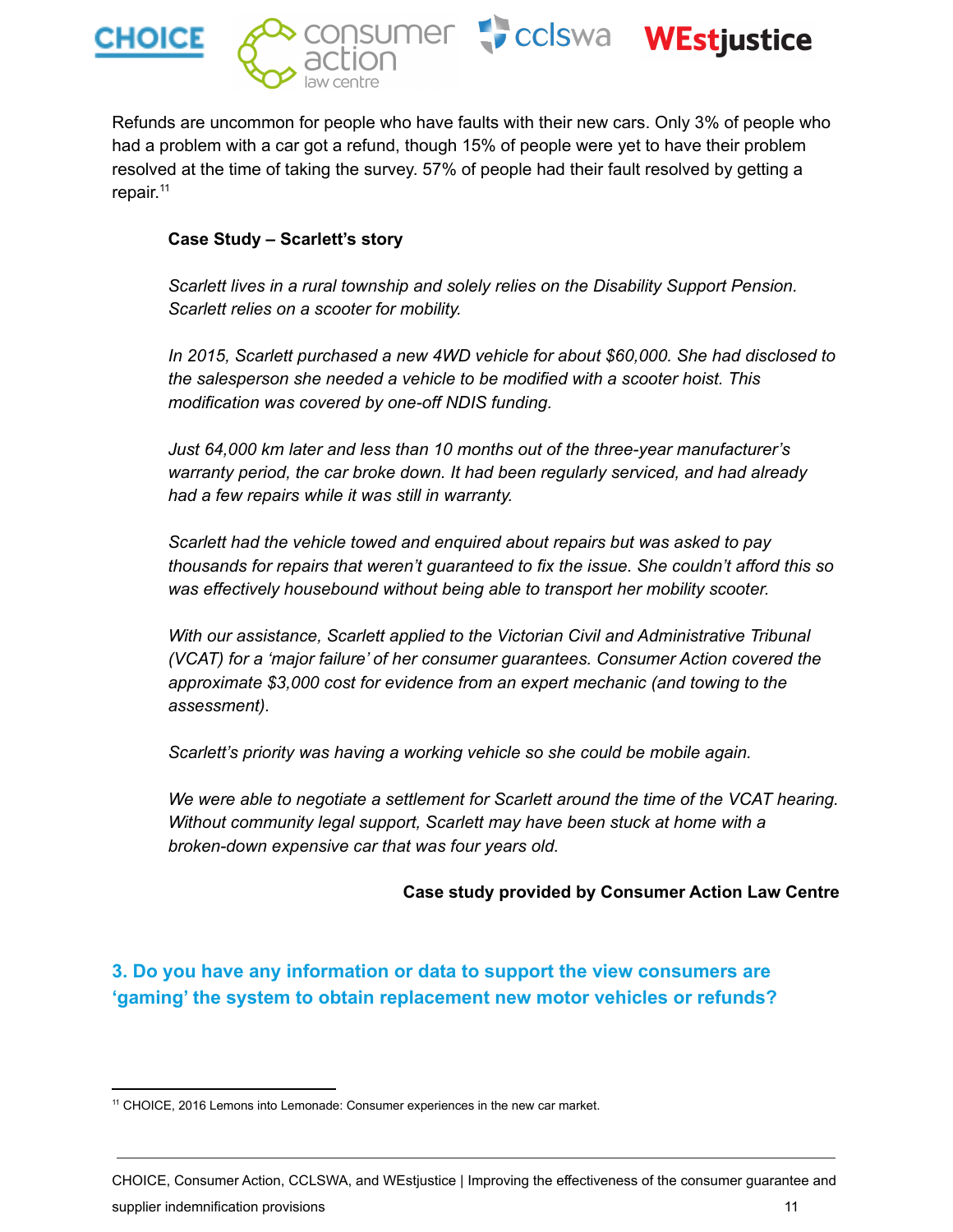







We are not aware of any data that would support the claim that there is a pattern of people gaming the system to obtain replacements or refunds on faulty motor vehicles. Our 2016 report Turning Lemons into Lemonade found people were mostly struggling to get what they were entitled to under the ACL.<sup>12</sup> If anything, our research suggests that some car retailers are "gaming" the system to prevent people from receiving consumer guarantees they are legally entitled to.Consumer Action's 2018 report, Lemon-Aid, had similar findings with consumers experiencing:

- Evidentiary burdens in 'proving' the product is subject to a 'major failure'
- Complaint fatigue, having to engage in numerous discussions and processes with suppliers
- A culture of repairs and warranties, with consumers encouraged to think about repairs through the lens of manufacturer warranties or supplier policies.<sup>13</sup>

#### **Case Study – Lucinda's story**

*Consumer Action is assisting Lucinda, a single parent and a victim survivor of family violence. She works in a role that requires her to travel to different locations.*

*Lucinda spoke to our solicitors about a used car she purchased in 2020 from a dealership that advertised on social media. She paid more than \$10k for the car through a loan.*

*The dealer informed Lucinda that the car came with a statutory warranty that expired on the earlier of 1-month or 1,000 km after purchase under the applicable state laws. A document provided by the dealership to Lucinda about its breakdown, warranty and repair procedure did not include the prescribed text about the Australian Consumer Law.*

*After around a month after delivery, Lucinda discovered an issue with the engine and attempted to contact the dealership, then drove the car to a mechanic. The mechanic found the engine was faulty and quoted approximately \$4,000 for repairs, which was unaffordable for Lucinda so have not been completed.*

*The dealership staff told Lucinda there was nothing they could do because the car was now out of warranty, despite acknowledging a problem with the car. Lucinda said she was in tears talking to the dealership staff who told her "not my problem" because she didn't have an extended warranty. Lucinda said she is experiencing severe depression, exacerbated by her faulty car problems and her difficulty to get to work, but that this car was important for her safety.*

supplier indemnification provisions 12

<sup>12</sup> CHOICE, 2016 Lemons into Lemonade: Consumer experiences in the new car market.

<sup>&</sup>lt;sup>13</sup> Consumer Action, 2018, Lemon-Aid: Why it's time for Australia to introduce 'lemon laws'.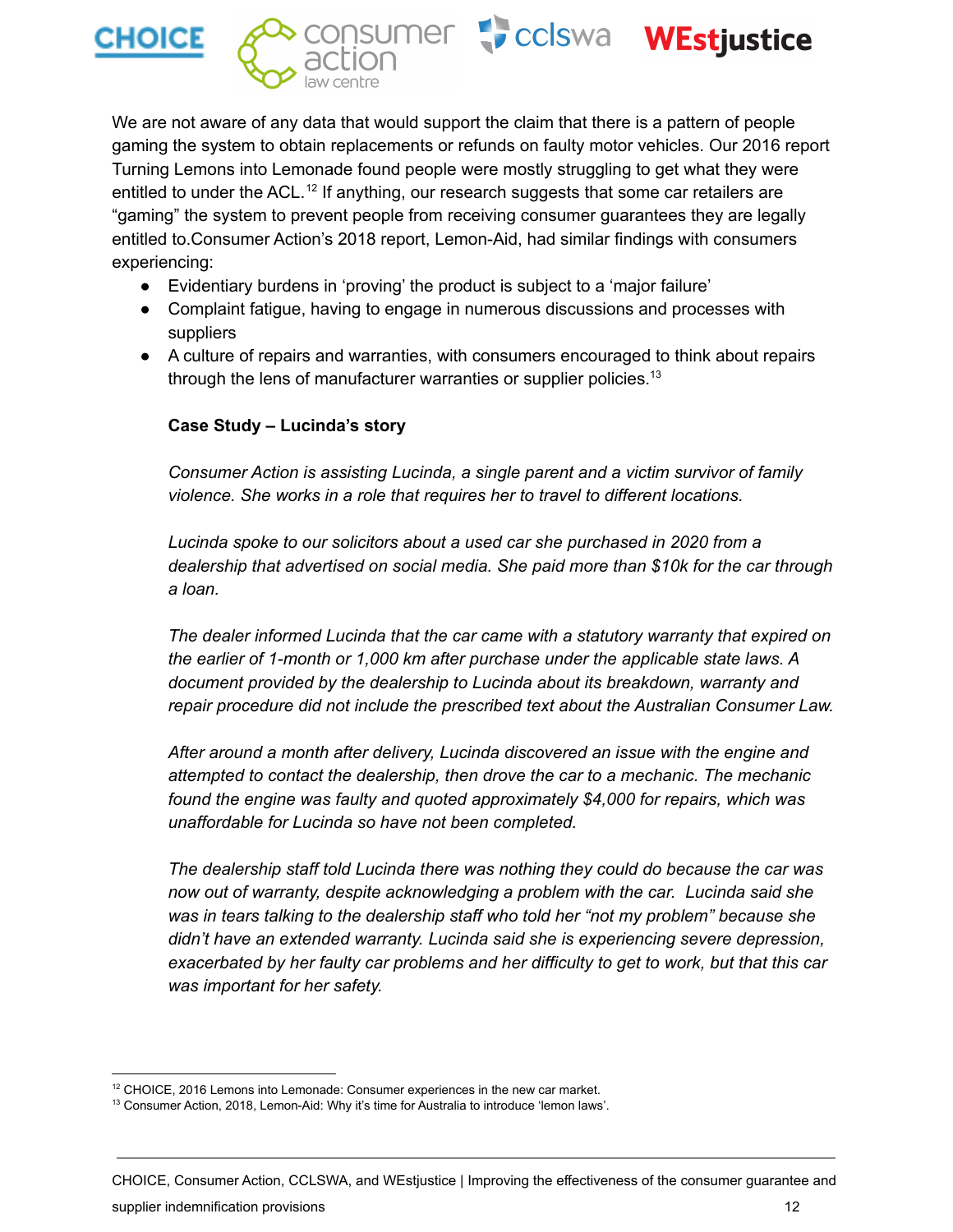



*Lucinda wanted to keep the car and just wanted the dealership to repair it. She has continued to repay the car loan, despite not driving the car for over 9 months and not being able to pay for other essential services.*

*We are continuing to assist Lucinda with this matter. To date, the dealership has rejected our request to resolve this matter in accordance with the Australian Consumer Law and we have been unsuccessful in our attempts to engage in discussions to resolve the dispute.*

*The dealership has since sent correspondence to all customers stating that it has stopped operations and is no longer selling vehicles or offering repairs, and that all customers are likely outside the timeframe for repairs under statutory warranty coverage. The communication did not reference the Australian Consumer Law or consumer guarantees.*

*The matter has not yet been resolved. It has continued to be difficult for Lucinda to be able to get to work and to pick up her children from school.*

#### **Case study provided by Consumer Action Law Centre**

Consumers are also spending money to enforce their ACL rights when their new car has a fault. In 2016 CHOICE found that consumers were spending on average \$1295 and spending 31 hours to get a remedy. If this time was calculated to cost the same as the Australian Consumer Survey 2016<sup>14</sup>, this 31 hours would be priced at \$899. The combination of this and the monetary outlay would mean that the average cost to an individual to enforce their consumer guarantee rights for a faulty car is \$2194. There is also no guarantee that despite outlying this time and money consumers will receive an outcome in their favour.

We have not seen evidence to suggest that this is a problem so widespread that it warrants government intervention. Yet there is plenty of evidence of businesses not providing remedies or even correct information about people's ACL rights and that does warrant government intervention.

**4. Do you consider it appropriate for factors such as a depreciation deduction (a reduction in the value of a refund for usage) to be considered relevant in determining a refund amount? In what circumstances do you consider this would be appropriate? How would a reduction work? How should post-purchase increases in value be factored in? Please detail reasons for your position.**

<sup>&</sup>lt;sup>14</sup> EY Sweeney, Australian Consumer Survey 2016.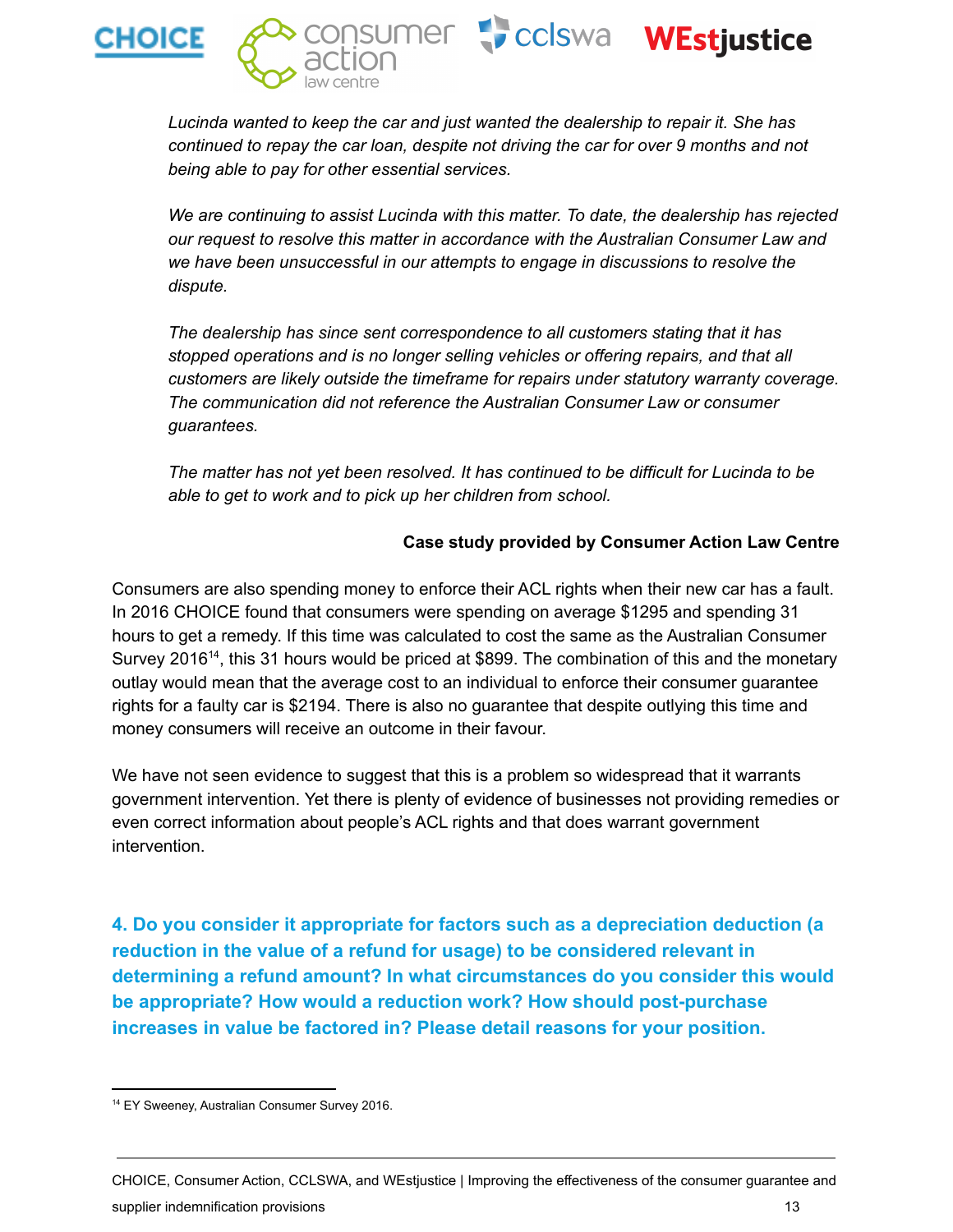







No, depreciation deductions are not appropriate for consumer guarantee refunds. The intention of the ACL legislation is to address the nature of remedies in the event of failure to comply with guarantees – not to provide a process for determining any consumer contract for the supply of goods (or goods connected with services) on the basis on whether the consumer derived benefit from a good, and if so in what form.

Significantly, the recent case of Wyzenbeek v Australasian Marine Imports Union Pty Ltd (in Liq) [2019] FCAC 167 ('**Wyzenbeek**'), has affirmed the principle that it is not appropriate to make a deduction for 'use benefit' from an award of damages made on a 'no transaction' basis.

In Wyzenbeek, the appellants were induced by misleading representations by the respondents to purchase a ship ('**Cadeau**'). Ultimately, the Cadeau could not be used by the appellants for the purpose for which they had purchased it (trans-ocean voyages), but could (and was) used for other sailing in between the date of purchase and the date of trial. The Full Court of the Federal Court considered whether, in calculating loss and damage to the appellants, a deduction to the sum paid to the plaintiffs should be made in respect of the benefit the appellants received (ie., the non-trans-ocean sailing for which the Cadeau was in fact used). It found bluntly:

*"Nor should any allowance or deduction be made for the uses to which Mr and Mrs Wyzenbeek have put Cadeau" (at [114]) and, "In any event, at common law no such deduction is available" (at [115], citing the Earl of Halsbury LC in The 'Mediana' [1900] AC at 117).*

This approach has been confirmed in the recent Federal Court decisions of *ACCC v Mazda Australia Pty Ltd* [2021] FCA 1493 at [119] ("there is no scope of reduction of the amount paid on account of depreciation, or any use of the goods by the consumer or the like. The position is the same if the consumer seeks replacement") and *ACCC v Jayco Corporation Pty Ltd* [2020] FCA 1672 at [51] (Wheelahan J) ("The imperative terms of the statutory obligation under s 263(4)(a) do not authorise any abatement or adjustment of the amount paid on account of depreciation, or any use of the goods by the consumer...").

The ACL, like its predecessor legislation the Trade Practices Act 1974 (Cth) is beneficial legislation intended to protect consumers. As a general principle of statutory interpretation, beneficial legislation should be given an interpretation favourable to the class of persons intended to be protected.

Any deduction calculated on the basis of how long a consumer has been in possession of the car would clearly act as a further disincentive on traders from dealing with the matter quickly or efficiently.

CHOICE, Consumer Action, CCLSWA, and WEstjustice | Improving the effectiveness of the consumer guarantee and supplier indemnification provisions 14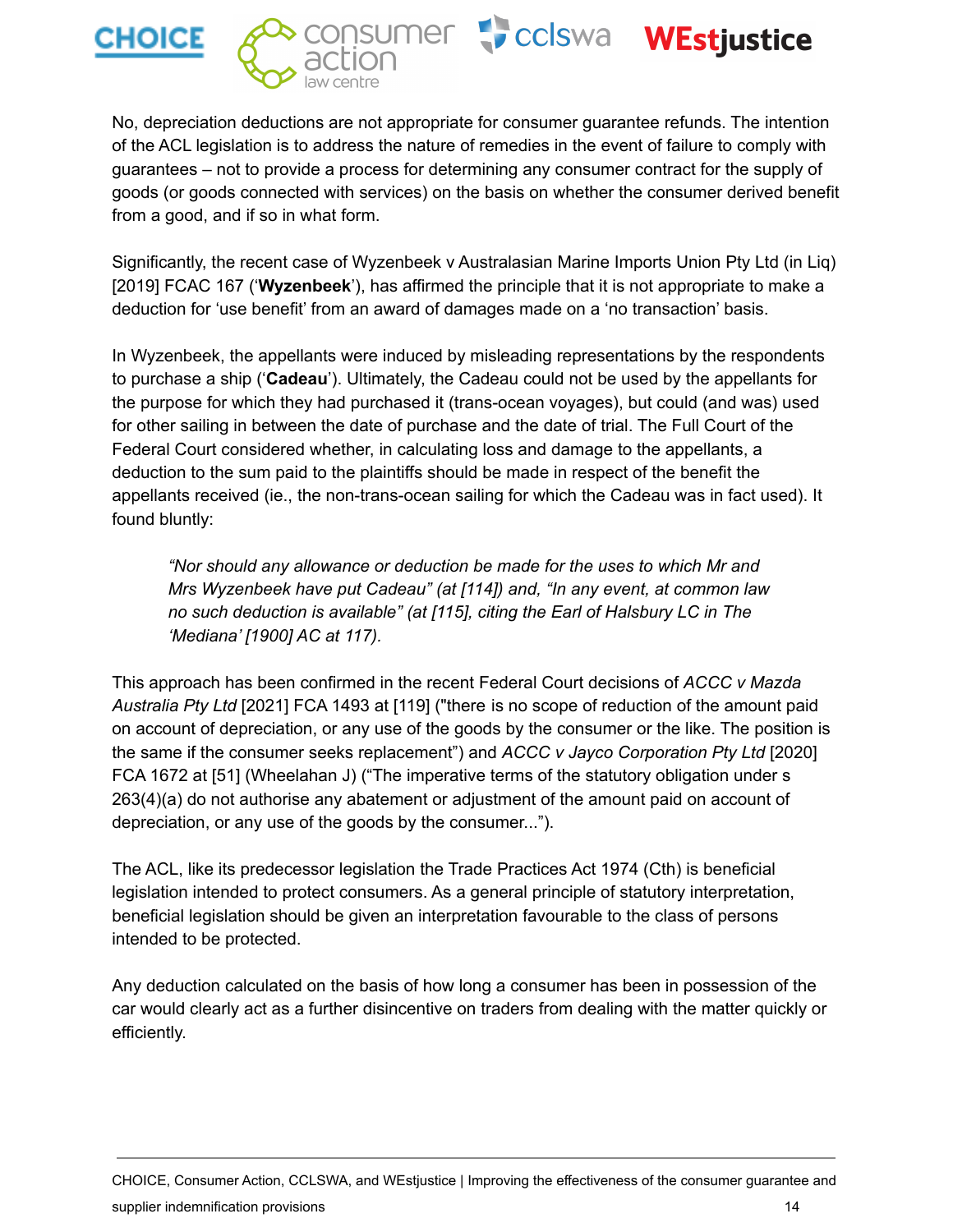

**Recommendation 1:** That consumer guarantee refund rights remain as is, and appreciation or depreciation are not considered when determining a refund.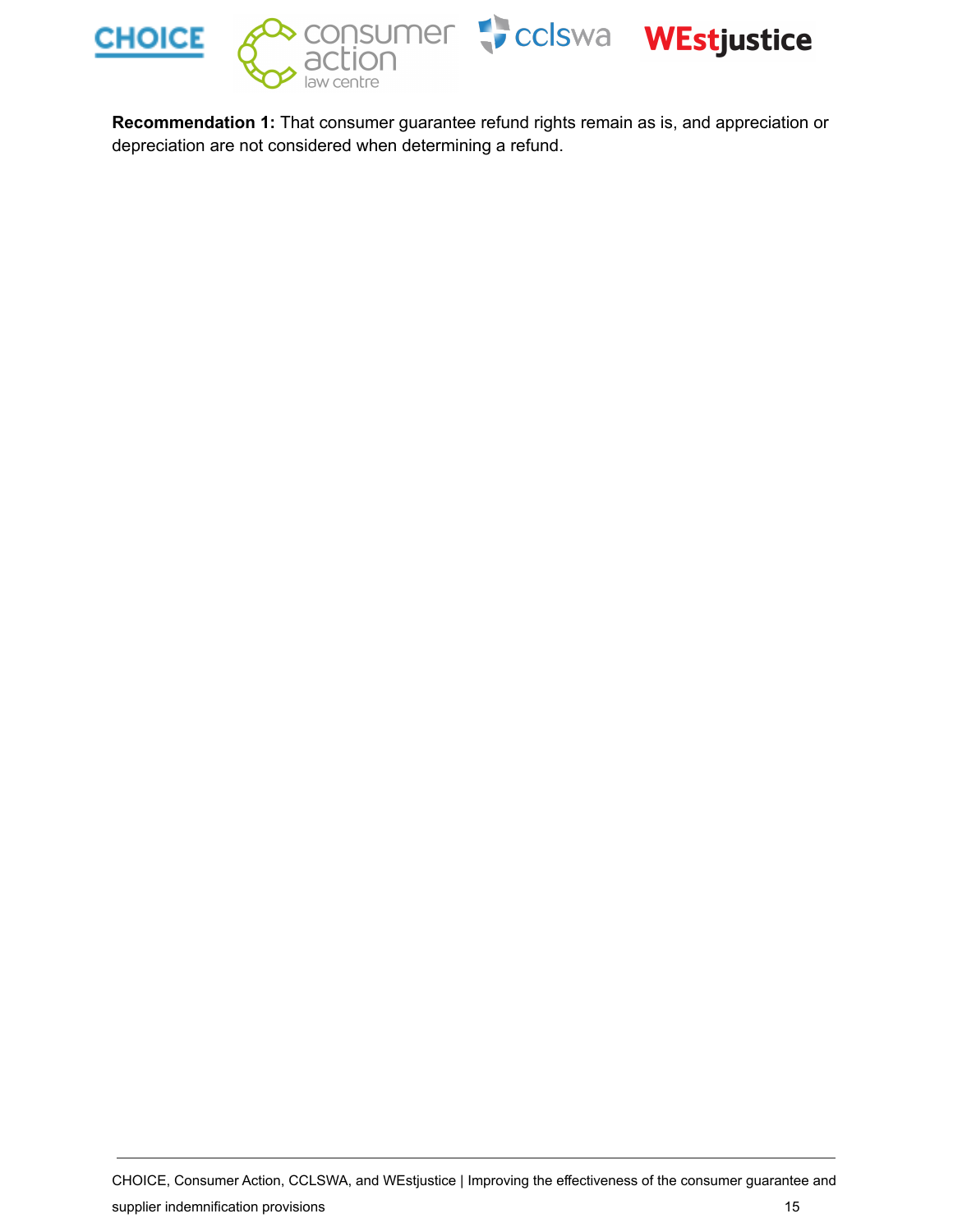





### <span id="page-16-0"></span>**Part A, Option 1 - status quo**

#### **6. Are there any other benefits associated with maintaining the status quo?**

No, there are no benefits to maintaining the status quo. People would continue to face harm, such as spending money and taking up their time trying to enforce their consumer guarantee rights. People may also not have a functioning product, or continue to use faulty products.

Maintaining the status quo would be especially harmful to consumers who reside in states where the ACL regulator does not have compulsory direction powers.

Consumer Action, CCLSWA, and WEstjustice are overwhelmed by consumers seeking their help when new and used car dealers regularly ignore consumers raising consumer guarantee issues. These dealers, like other businesses across the country, know that they can get away with denying people their rights. This must change and Part A, Option 3 provides the strongest solution currently under consideration.

#### **7. If the status quo was maintained, what other potential costs could there be to industry, consumers and businesses?**

Were the current system to be maintained, people would continue to face barriers in enforcing their rights, and people would continue to be forced to spend considerable amounts of their money and time trying to get remedies. This is not in line with the objectives of the ACL.

Based on the data provided in the cost benefit analysis, individual consumers and the economy more broadly will miss out on the benefits to the economy that were outlined in the cost benefit analysis undertaken by the Treasury for this C-RIS.

The current system also undermines traders who develop or sell high quality goods and who meet their obligations to consumers by providing refunds, replacements or repairs in a fair way. This results in lower consumer confidence in the market as a whole.

#### **Case study - The status quo will fail to protect consumers like James\***

*James purchased a second-hand car from a dealership in Perth for approximately \$12,000. Within 7 months of purchase, it broke down. He contacted the dealer who re-directed him to contact the warranty he had also purchased. The car was towed to a local mechanic who told James that the engine needed replacing and that there was substantial damage which likely pre-dated his purchase.*

CHOICE, Consumer Action, CCLSWA, and WEstjustice | Improving the effectiveness of the consumer guarantee and supplier indemnification provisions 16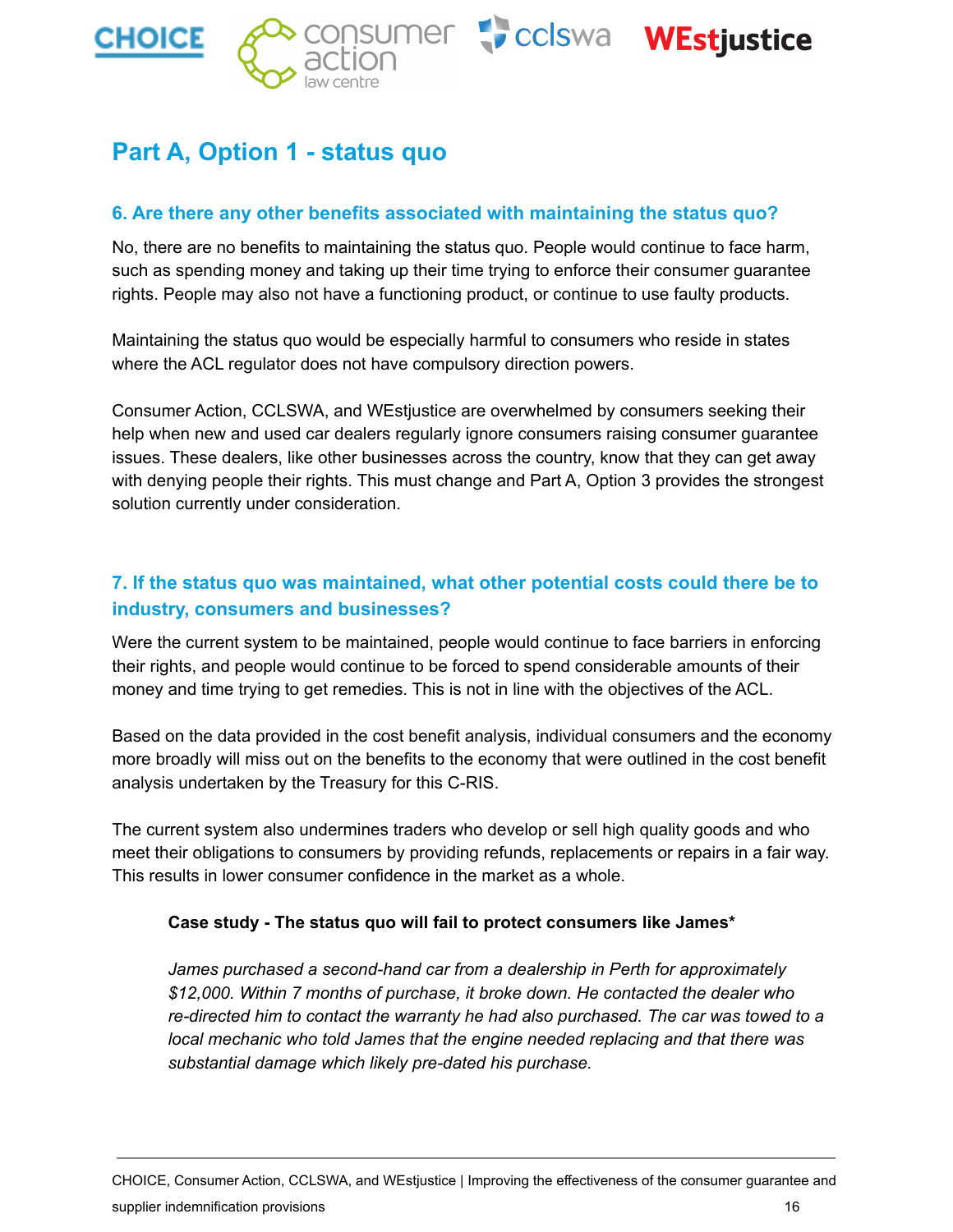





*The dealership denied this. The car required approximately \$10,000 in repairs, but the warranty only paid out \$3,000 and James had to pay the difference.*

*James had made multiple unsuccessful attempts to resolve the issue directly with the dealership but they were unwilling to cooperate or engage in discussion with James to resolve the matter. James then sought assistance from CCLSWA.*

*CCLSWA initiated correspondence with the dealer saying they had failed to comply with Australian Consumer Law by failing to provide the consumer guarantee that the vehicle was of acceptable quality, that this was a major failure and seeking damages. The dealer also failed to respond to CCLSWA's initial complaint or further letters of demand.*

*CCLSWA then lodged a complaint with the Consumer Protection division of the Department of Mine, Industry Regulation and Safety WA on James' behalf. However, they determined that, based on the information available, they were unable to assist.*

*James' only remaining option was to pursue the dealer for damages in the Magistrates Court. James, frustrated and disenfranchised, ceased to instruct CCLSWA.*

*\*name changed to maintain client's privacy*

#### **Case study provided by CCLSWA**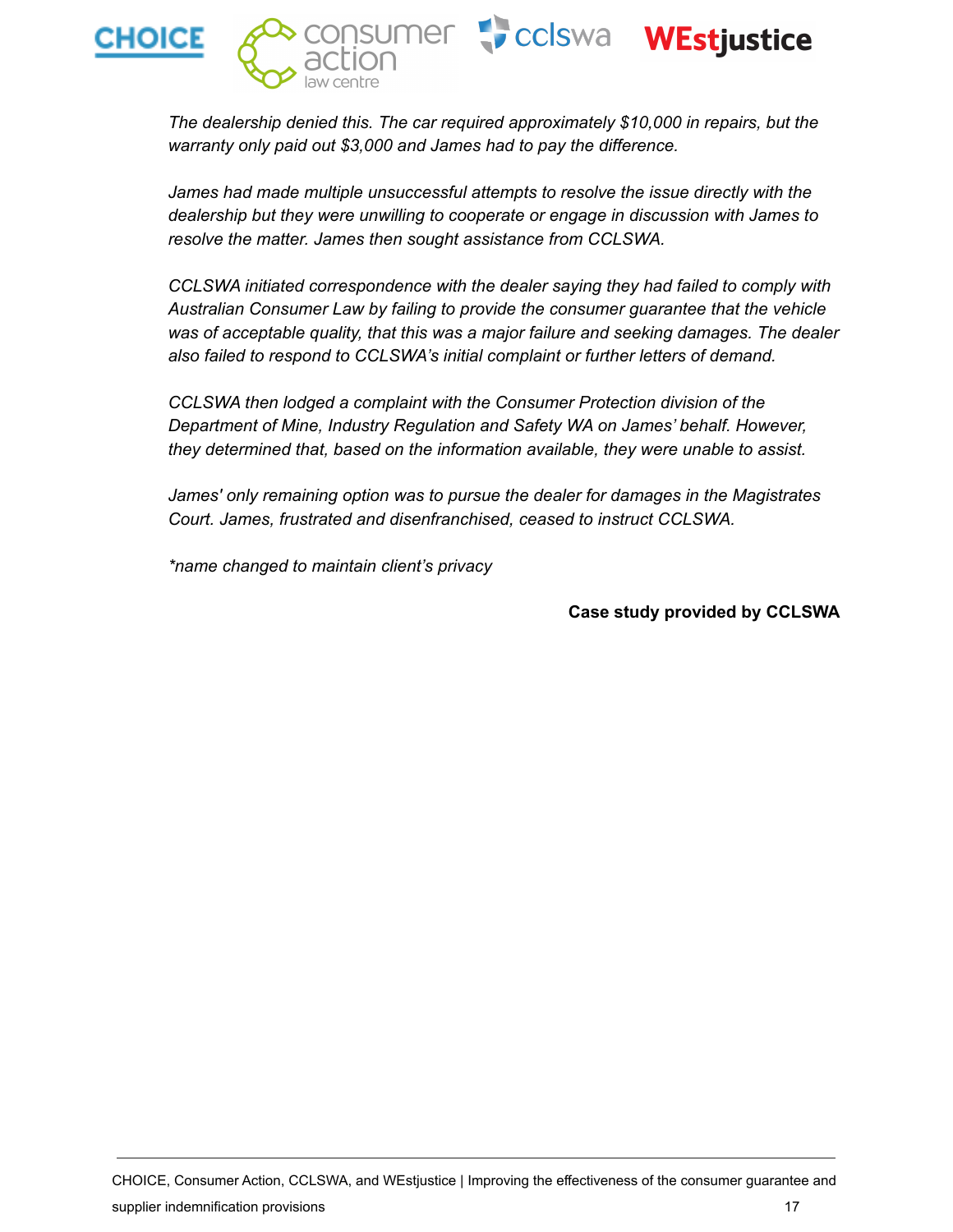

### <span id="page-18-0"></span>**Part A, Option 2 - an education and guidance campaign**

An education and guidance campaign alone will not solve the majority of problems consumers face when they are trying to enforce their consumer guarantee rights. The overarching problem is that businesses are ignoring consumer guarantee provisions, not consumers lacking information about their rights.

Consumer groups have a role in informing consumers about their rights and how to get help when they have a faulty product. Many CHOICE members tend to be more engaged on consumer rights issues than the wider population. Yet in the results of the CHOICE product reliability research, we see a sizable number of members who do not seek a remedy. This small scale shows that an education and guidance campaign is not enough to fix the problems that the Consumer Affairs Forum (CAF) has recognised, which has led to this consultation RIS.

**Recommendation 2:** That any education and guidance campaign be considered in addition to Part A Option 3, but not as a stand-alone option as it will not avoid consumer harms or result in any meaningful increase in people being able to enforce their consumer guarantee rights.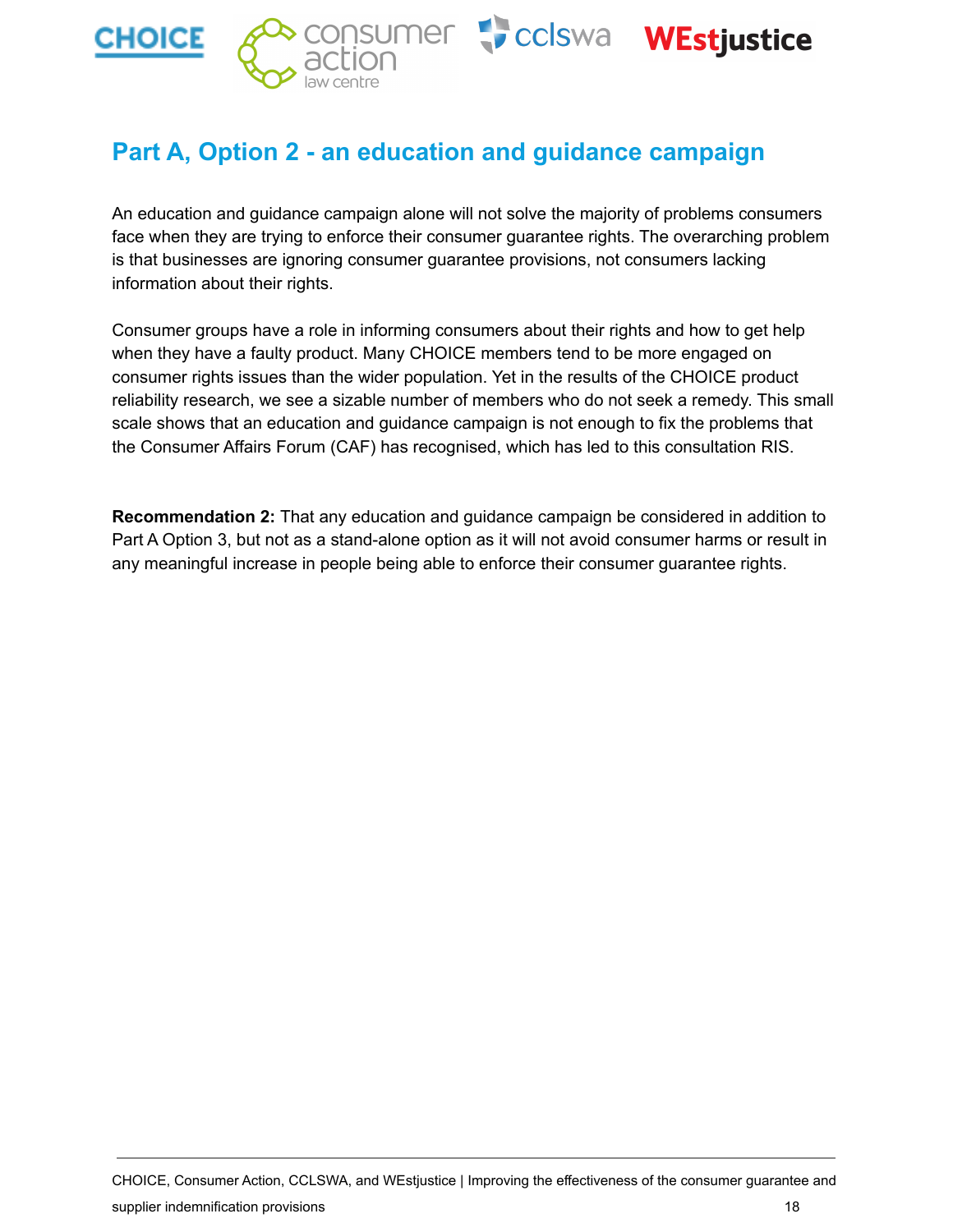





# consumer Coclswa WEstjustice

## **Part A, Option 3 - a prohibition against not providing a remedy for consumer guarantee failures, supported by penalties and other enforcement mechanisms.**

<span id="page-19-0"></span>The introduction of a prohibition against not providing a repair, replacement or refund, supported by penalties that act as a strong deterrent, is the only option in the CRIS that will significantly reduce the consumer harms associated with the status quo. Without strong civil penalties and rigorous regulatory enforcement, some businesses will continue to be incentivised to ignore providing consumers with consumer guarantees they are entitled to.

**Recommendation 3:** That the final Regulatory Impact Statement (RIS) adopt Part A, Option 3 a prohibition against not providing a remedy for consumer guarantee failures, supported by penalties and other enforcement mechanisms as the preferred policy option.

### <span id="page-19-1"></span>**Infringements, penalties and injunctions.**

**8. What do you consider would be an appropriate maximum penalty for a supplier or manufacturer failing to provide a remedy for a failure to comply with a consumer guarantee when required under the ACL? Please detail reasons for your position.**

Penalties must be strong enough to act as a deterrent to businesses that through design or neglect, do the wrong thing by consumers when products have major faults. The penalties should be the same as for other major breaches of the ACL, which are:

- for individuals: \$500,000 for individuals, and
- for corporations: the greater of the following: \$10 million, three times the value of the benefit received, or where the benefit cannot be calculated, 10 per cent of annual turnover in the preceding 12 months.<sup>15</sup>

Any concerns about the size of these penalties can be easily allayed by two points. The first is that businesses will be able to avoid them by doing the right thing by consumers. Many businesses already do, and they will not be affected by these penalties. Second, these are maximums and courts have well-established protocols for implementing these penalties in other areas of the ACL. Courts will be able to develop similar guidance for this new prohibition and take into consideration factors like the size of the consumer harm and the number of times a business has failed to give people an appropriate remedy.

CHOICE, Consumer Action, CCLSWA, and WEstjustice | Improving the effectiveness of the consumer guarantee and supplier indemnification provisions 19

<sup>&</sup>lt;sup>15</sup>ACCC, Fines and Penalties, <https://www.accc.gov.au/business/business-rights-protections/fines-penalties> accessed on 1 Feb 2022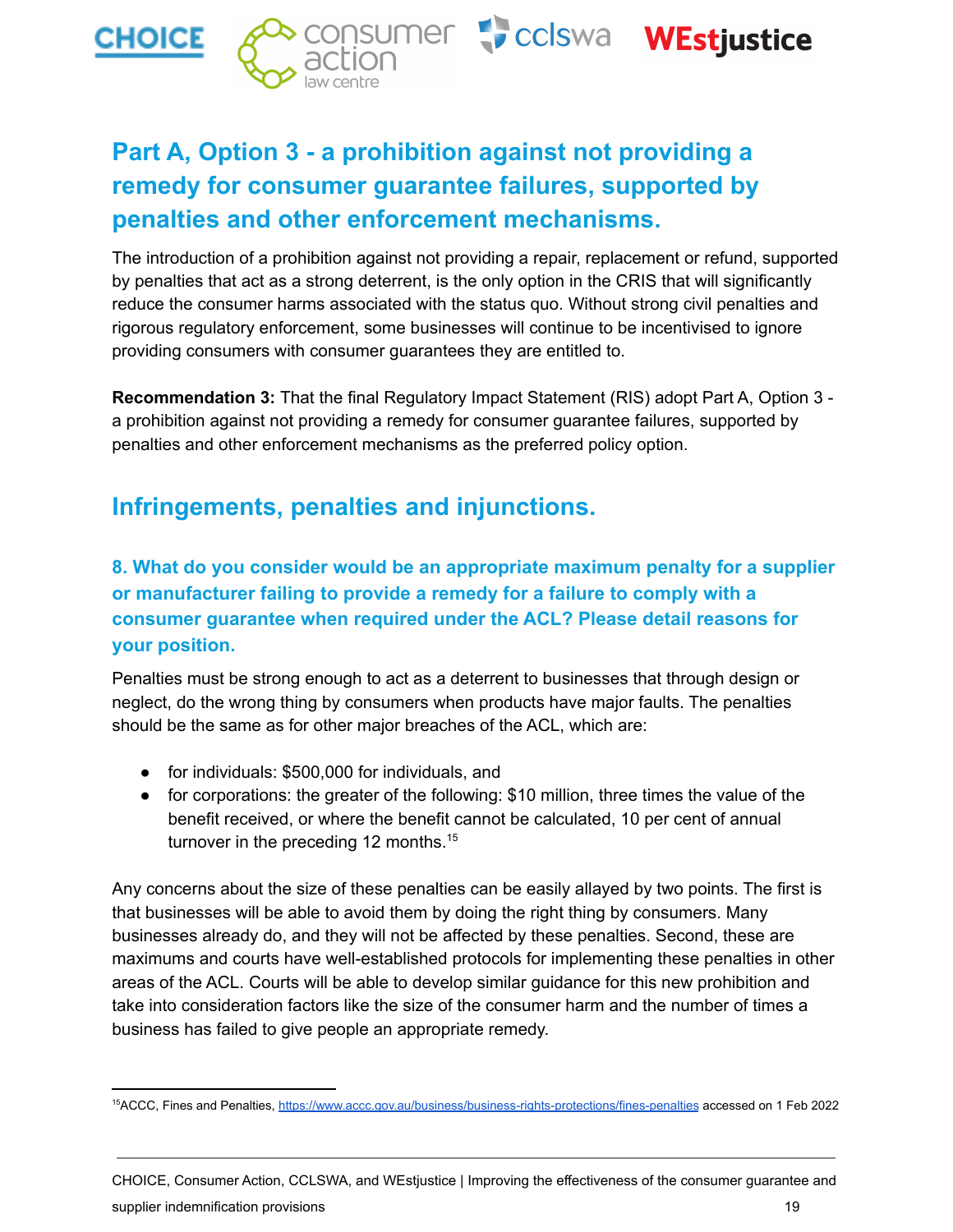





### **9. What do you consider would be an appropriate infringement notice amount for an alleged contravention of a requirement to provide a remedy for a failure to comply with a consumer guarantee? Please detail reasons for your position.**

Infringement notices for businesses that fail to provide a consumer guarantee remedy should be set to the same level as other common contraventions in the ACL. Currently, the most common infringement notices are:

- \$2,664 (12 penalty units) for an individual, or
- $\bullet$  \$13,320 (60 penalty units) for a business.<sup>16</sup>

Setting the infringements at this level would make penalties the same amount as they are for contraventions of the ACL relating to unconscionable conduct, false or misleading conduct and pyramid selling.

### <span id="page-20-0"></span>**Effective implementation of a civil prohibition**

#### **10. What would be the most effective way of implementing a civil prohibition for a failure to provide a consumer guarantee remedy? Should the circumstances in which a penalty applies be limited in any way?**

The most effective way to implement a civil prohibition that ensures people are able to enforce their consumer guarantee rights is to amend the ACL to include economy-wide civil penalties and infringement notices. Currently, the ACL provides that a court may make pecuniary penalties for a range of contraventions of the ACL but not for failure to comply with consumer guarantees. Granting the ACCC the power to serve infringement notices to businesses that do the wrong thing by consumers is a quick and efficient way to deter this bad behaviour.

The ability of courts to consider breaches of the law and to hand down fines in line with other breaches of the ACL will add extra pressure to businesses to do the right thing and provide a repair, replacement or refund when people buy products or services with faults. This will help more people to enforce their ACL rights and act as a deterrent to businesses from doing the wrong thing. Because regulators have limited resources which they must use strategically, we believe a civil penalty should be implemented so as to be more easily sought in proceedings by an affected individual consumer.

CHOICE, Consumer Action, CCLSWA, and WEstjustice | Improving the effectiveness of the consumer guarantee and supplier indemnification provisions **20** and the state of the state of the state of the state of the state of the state of the state of the state of the state of the state of the state of the state of the state of the stat

<sup>&</sup>lt;sup>16</sup>ACCC, Fines and Penalties, <https://www.accc.gov.au/business/business-rights-protections/fines-penalties> accessed on 1 Feb 2022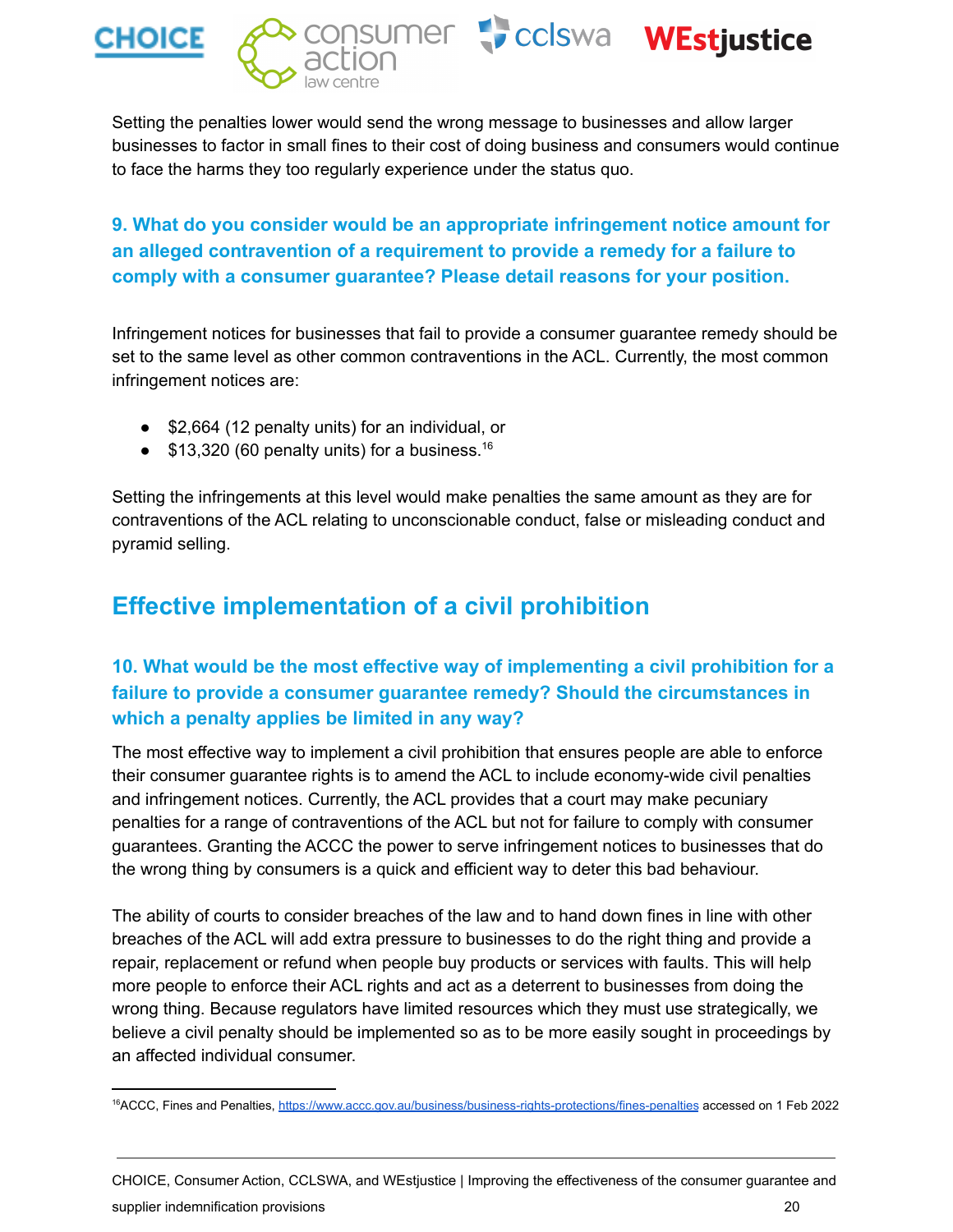







An economy-wide civil prohibition will have a positive impact on the economy, in addition to the benefit it will have on individual consumers. The cost-benefit analysis in the CRIS paper shows that an economy-wide application has a net benefit of \$4.6 billion over 10 years.<sup>17</sup> This is a much stronger positive impact than limiting these changes to the new car market, which would only see a \$413 million benefit.

Penalties need to be accessible and should be issued by a competent court or tribunal on application by any party, not just a regulator. This would be analogous to powers under the Fair Work Act and the National Credit Code. Otherwise, penalties won't be as effective as they could be, much like pecuniary payments under many state and territory residential tenancy legislation.

### <span id="page-21-0"></span>**Cost benefit analysis - economy wide or just new cars?**

We support an economy-wide civil prohibition for failing to provide a consumer guarantee remedy. There is no clear justification for why this prohibition should apply only to new motor car traders. It is confusing for consumers to have different rules for different consumer markets. Further, our consumer surveys show that businesses across the marketplace, not just motor car traders fail to provide consumer guarantee remedy. For example, Consumer Action data shows that, where issue type was recorded for calls to our legal advice lines, approximately 25-30 per cent of calls about consumer guarantees relate to motor vehicles.<sup>18</sup>

It would also fail to give protection to consumers who purchase used cars from traders. Our experience is that these are typically the most exposed class of vehicle buyers, who presently face habitual breaches of their guarantees in relation to the supply of used vehicles and lack effective and timely remedies and access to justice.

WEstjustice is one of a number of legal centres that assists with consumer disputes in relation to used motor vehicles across Australia's outer suburbs and regional areas. These clients are frequently on low incomes or pensions (meaning a new car is out of the question), have low levels of mechanical knowledge (they are therefore absolutely dependent on a trader's representations) and either live in areas where there is little to no public transport or have members of a household who require private transport including due to disability.

Most clients who come to WEstjustice with these cars have issues which, even having mind to the car's age and mileage, are major failures developing very soon after purchase which render them not fit for the reasonable purpose for which they would have been purchased, and above all unsafe.

CHOICE, Consumer Action, CCLSWA, and WEstjustice | Improving the effectiveness of the consumer guarantee and

supplier indemnification provisions **21** and 20 and 20 and 20 and 20 and 20 and 20 and 20 and 20 and 20 and 20 and 20 and 20 and 20 and 20 and 20 and 20 and 20 and 20 and 20 and 20 and 20 and 20 and 20 and 20 and 20 and 20

<sup>&</sup>lt;sup>17</sup>As quoted in the Consultation Regulation Impact Statement, Improving the effectiveness of the consumer guarantee and supplier indemnification provisions, the Australian Government The Treasury, December 2021, p47.

<sup>&</sup>lt;sup>18</sup> For example, of the 431 calls about consumer guarantees in the 2020-21 financial year, 117 of those (27.1%) were about faulty motor vehicles.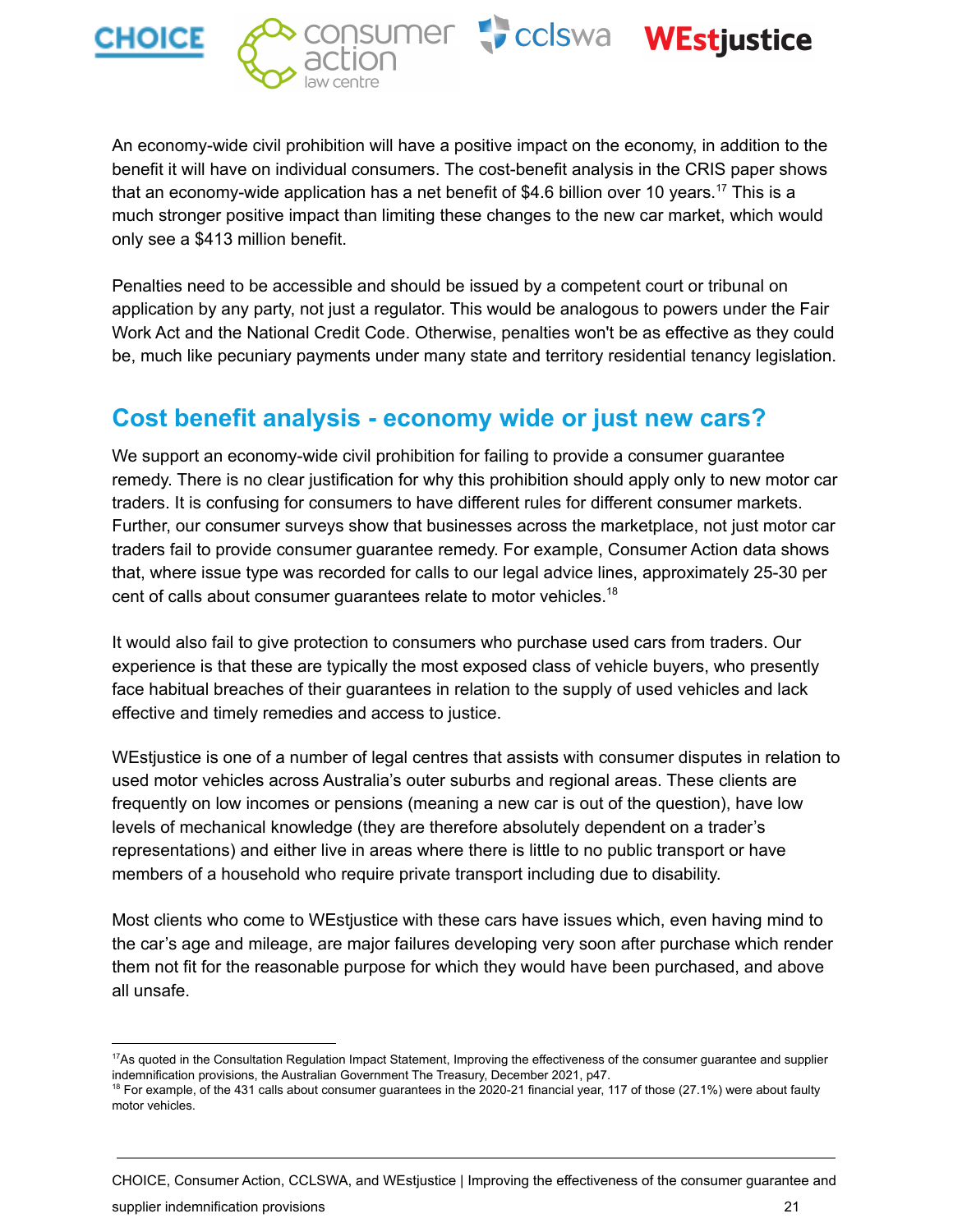



It is common for the traders Consumer Action and WEstjustice deal with in casework to:

- insist in the first instance that a 'statutory warranty' (provided by obligations in section 54 of the Motor Car Traders Act 1986 (Vic)) is the consumer's sole legal entitlement (these generally do not apply to older and/or used cars);
- sell or package add-on junk insurance products that offer limited coverage for major failures within the meaning of the ACL, then direct a consumer to this products' head office for all disputes; and
- refuse to negotiate or acknowledge duties in response to ACL arguments or representations, taking a 'see you in court' approach.

We believe that many traders are aware of the benefits of this approach. Getting to a civil or administrative tribunal or court, such as VCAT in Victoria, is a costly and arduous process. A person is almost certainly likely to be unsuccessful without an expert report that conforms to prescriptive evidentiary requirements, and these can cost thousands of dollars with very limited and complicated options to subsidise or cover this cost.

Even once they have obtained a report, extensive court and tribunal backlogs mean a person could be waiting up to two years for a hearing and judgment. Even with an expert report at VCAT, there are multiple risks and pitfalls. A self-represented consumer may be overwhelmed by complex legal or procedural arguments and may ultimately fail to get their hearing up if the trader has arranged its affairs to make service complex.

It is at the end of this process where, in a best case scenario, a recalcitrant trader may be asked to pay the cost of the vehicle as purchased only, without any other costs or damages. From our experience only a small proportion of consumers ultimately pursue their rights all the way to such a judgement and have seen a number who simply decide they do not want to take their matters further or settle for paltry sums. In WA a consumer's only option is to bring a claim in the Magistrates Court, as there is no alternative forum such as a tribunal. CCLSWA's experience is that consumers are generally reluctant to bring a claim in the Magistrates Court as they are deterred by the formality of the process and procedures.

This state of affairs favours serial sellers of 'lemon' vehicles, while creating an imbalance for those traders who choose to act fairly and responsively. Firms who do the right thing are bearing an ongoing cost of doing business in line with the ACL which their counterparts are evading with little to no financial consequence. A civil penalty prohibition, properly enforced, would attach a risk to acting this way. Traders who explicitly flout or avoid their ACL rights should be the ones who face greater financial costs than those trying to do the right thing.

The below composite case study highlights the problems WEstjustice clients have faced in these matters: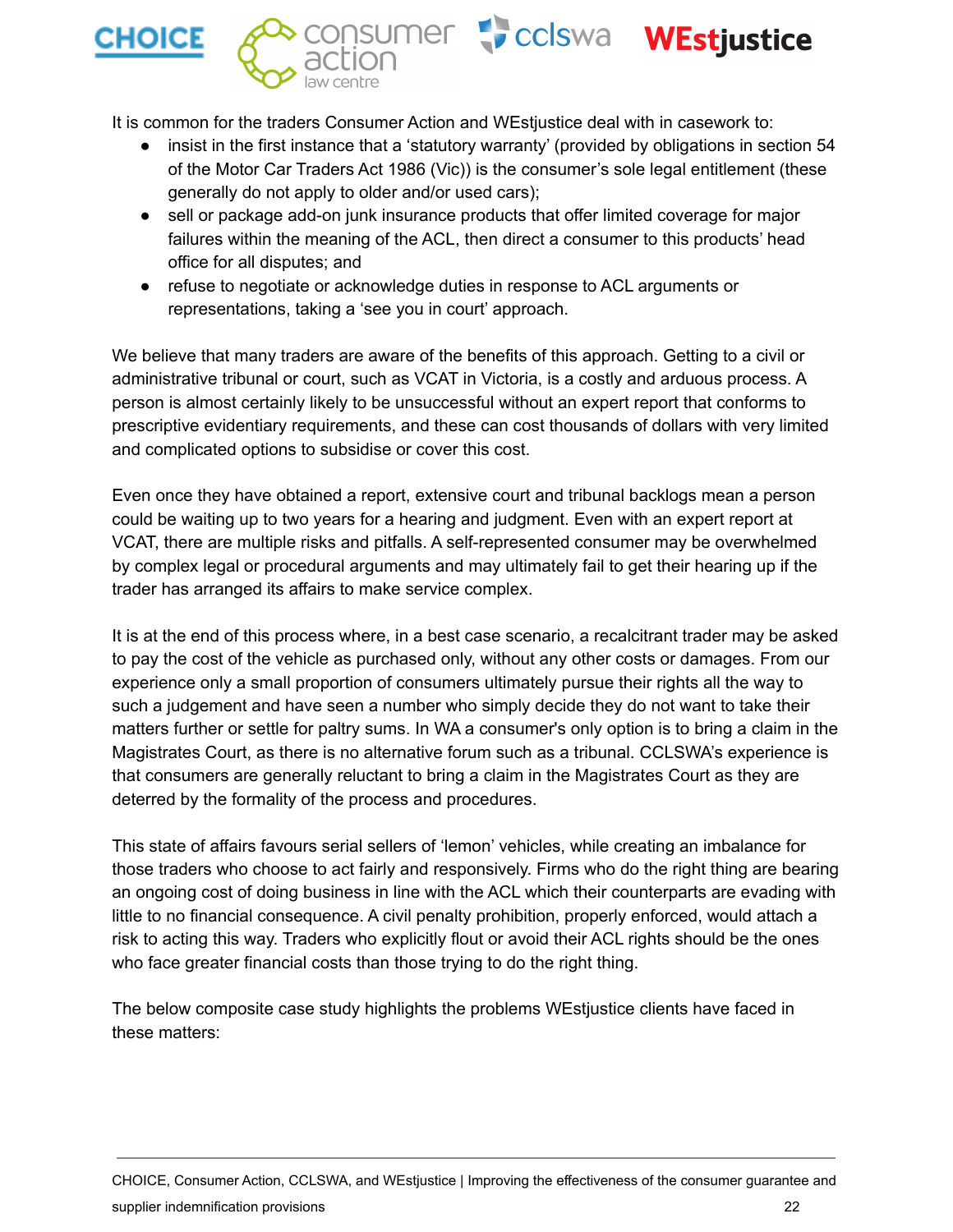







#### *Case study - Remi's story*

*Remi is a single mother of three children living in community housing in Melbourne, and a victim-survivor of family violence. She purchases a second-hand vehicle to allow her to get to her casual cleaning shifts (which are late at night and not near public transport), take her children to school, and comply with conditions requiring her to let her ex-partner see the children each weekend across town. Remi separately obtained vehicle finance* to get the car, and paid extra at the car yard for what the trader said was a 1 year Gold *Standard Warranty.*

*Soon after purchasing the car, it begins to overheat after approximately 10 minutes on the road and cut out. Remi learns that her Warranty does not cover a full radiator replacement, but she pays for this at her own cost when a mechanic suggests this may address the problem. However, the problem continues and the mechanic subsequently determines that there is a major failure with the head gasket. He quotes her thousands of dollars for the parts and labour. The Warranty she bought has a limit of \$1000 on any work.*

*The trader initially tells Remi not to speak to him and to only go through the Warranty Company, saying they are now the only people that can deal with car problems. When Remi becomes upset and says she has read a brochure that says she has consumer rights, the trader threatens to call the police on her.*

*Remi gets advice from a community legal centre that there is likely a major failure entitling her to reject the car. The community lawyer speaks to and writes to the trader, who is adamant Remi has 'driven the car wrong' and that he will 'see her in court if that's what she wants'. The lawyer is apologetic to Remi – unfortunately, now her only option is to try and go to VCAT.*

*Remi cannot afford an expert report by herself and has to gather a large number of financial statements and records to establish that she is poor enough to be eligible for her expert report to be paid for by the Attorney-General's Department. She organises an* expert report from one of a very few in Victoria who are willing to do them at cost or a *discount as the Department's money does not go far. However, because the independent expert is in demand this report takes several months. Due to Covid, she learns that VCAT will not be hearing the case until late 2023.*

*In the meantime, Remi has spent thousands of dollars on a finance contract for a car she can't use until she eventually seeks a hold due to her desperate hardship. She has to drop casual work as it is too hard to get there. Because she can't afford to leave the car unregistered on the street and risk a fine, she moves it to her rental property's front lawn. Her community housing provider begins to send her warning notices that the broken car*

CHOICE, Consumer Action, CCLSWA, and WEstjustice | Improving the effectiveness of the consumer guarantee and supplier indemnification provisions **23** and the state of the state of the state of the state of the state of the state of the state of the state of the state of the state of the state of the state of the state of the stat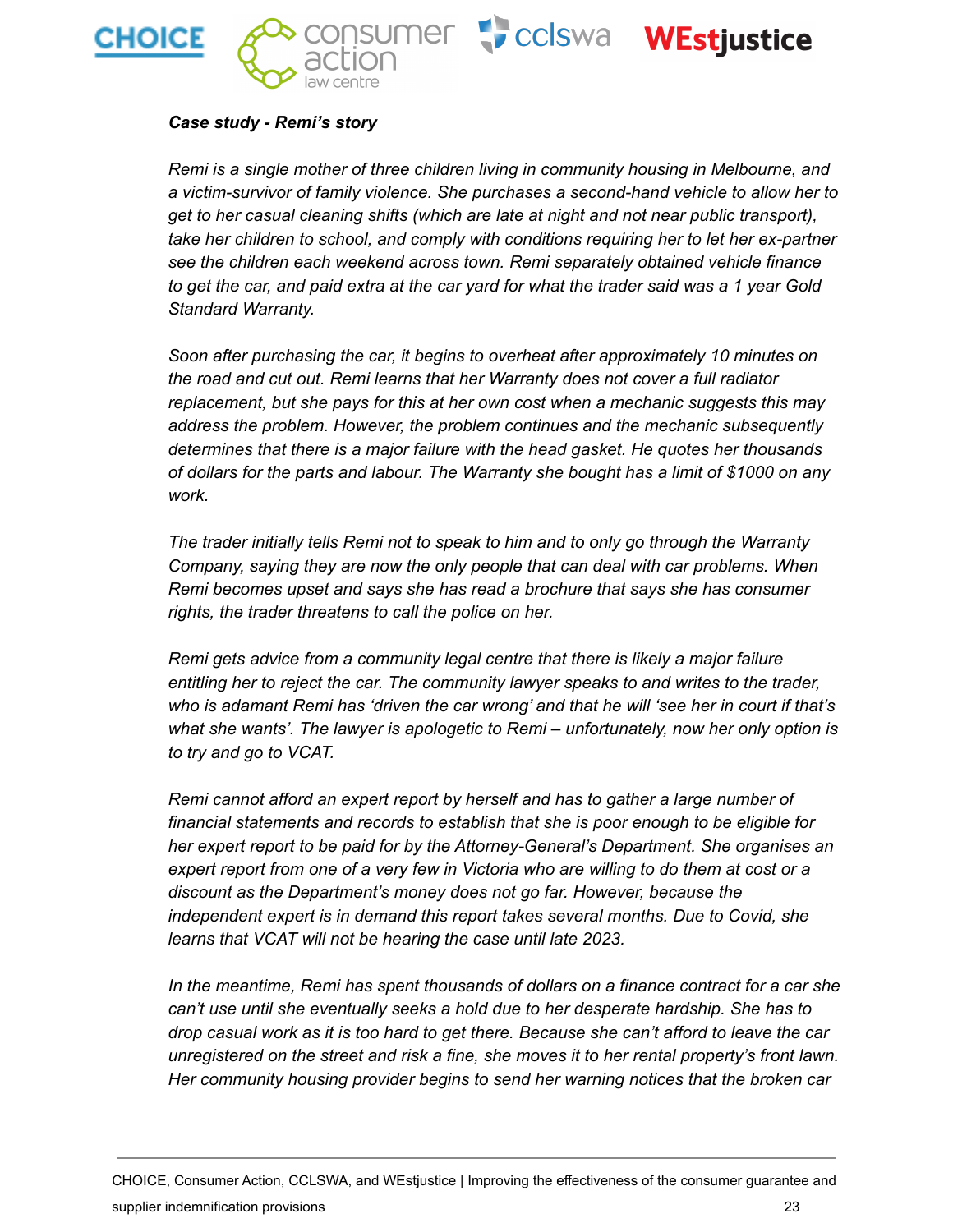







*constitutes a nuisance, jeopardising her secure housing. Meanwhile, because Remi struggles to get her kids to her ex-partner on time, he is threatening fresh Family Court proceedings.*

#### **Source: WEstjustice**

**11. Have you experienced issues with a trader not agreeing to provide your requested remedy for a major failure? If yes, please provide details. For example, what were the circumstances, including the types of goods or services involved, the nature of the problems experienced with the goods or services, and how the trader dealt with your issue?**

Businesses far too regularly refuse to provide the requested remedy for a major fault. In early 2022, CHOICE surveyed over 9,000 consumers and collected over 2,000 stories of people who had problems with getting a remedy for a major fault or who were forced to accept a repair for a major fault when they wanted either a replacement or refund.<sup>19</sup>

Below are a sample of the experiences that consumers shared with us.

#### **Juan didn't receive a remedy for a major fault**

*"We purchased some turf and chose a product mid-range, not the cheapest, but not the most expensive. When the product arrived, it had runners all throughout the turf. Within a week, the turf - which was supposed to be more resistant to weeds - had all kinds of weeds growing from it. We complained and they sent someone out to have a look. That person agreed that it shouldn't look like that. I followed up multiple times after that, but they just ignored my calls."*

#### **Daiki was given store credit instead of a refund**

*"I purchased a tablet from JB Hi Fi and it was faulty within 6 months of purchase. I was told I was not covered by a warranty, but they would generously give me an in store credit for the cost."*

#### **Li felt they had no option but to purchasing a replacement after repairs failed**

*"it was a new Haier washing machine. I reported it to the manufacturer initially and got loads of fluff about how great their products are. Eventually a grumpy repair guy came looked at it and left. I contacted Harvey Norman who followed up. After a few weeks of*

CHOICE, Consumer Action, CCLSWA, and WEstjustice | Improving the effectiveness of the consumer guarantee and supplier indemnification provisions **24** and 24 and 25 and 26 and 26 and 26 and 26 and 26 and 26 and 26 and 26 and 26 and 26 and 26 and 26 and 26 and 26 and 26 and 26 and 26 and 26 and 26 and 26 and 26 and 26 and 26 and 26

<sup>&</sup>lt;sup>19</sup> CHOICE Improving Consumer Guarantees survey completed by 9785 people in January 2022. People's names have been changed.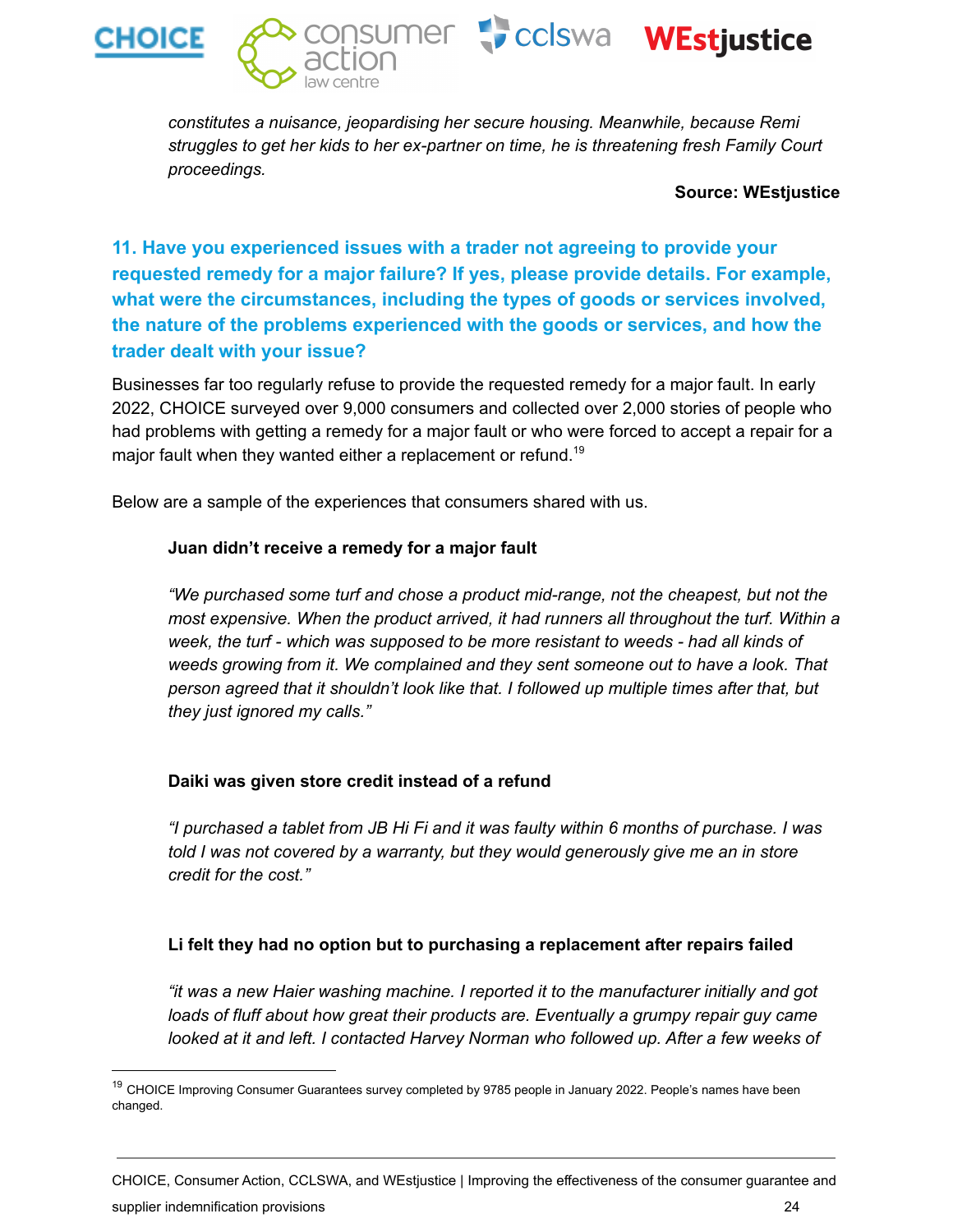





*constant follow-up I received a replacement washing machine. The machine I believe still wasn't working properly. I follow-up up again and Fisher Paykel refused to accept my complaint… The spin dry didn't spin dry the clothes properly. In the end I bought another washing machine which has worked perfectly."*

See Appendix A for more examples.

**12. If you have experienced issues where a trader has offered to repair, rather than refund or replace a good with a major failure:**

**a. What direct financial costs did you incur during the period the good was being repaired (for example, visiting the retailer, taking the matter to a court or tribunal, or hiring a replacement for the good)?**

**b. How much time did you spend dropping off the good for repair, collecting the repaired good and/or negotiating with the trader?**

**c. Have you had different experiences with lower value goods (for example, toaster, kettle) than with higher value goods (for example, a white good or motor vehicles)?**

When a consumer experiences a major fault with a product, they are entitled to ask for their choice of a repair, replacement or refund. Consumers shared with CHOICE examples where they had a product with a major fault and asked for a refund or replacement, but the trader only offered a repair. Below are a snapshot of stories shared to CHOICE:

#### **Fatemeh spent their own money for repairs they didn't want**

*"240 volt 125mm Martarbo grinder. The particular grinder I purchased when using this grinder operating normal circumstances did not have any energy to actually operate. I had to return at my own cost, I was then provided with another grinder that was completely different, then there was a recall on the second grinder as the guard did not comply with Australian Standards. Had to return that particular grinder, & remained without a replacement for 2 months. Then I received another replacement grinder that was not the type that I initially purchased."*

#### **Maria gave up after 2 repairs**

*"A necklace that had the clasp broken they repaired twice as the first repair broke again. They only soldered it. They refused to refund. I gave up when the second repair broke."*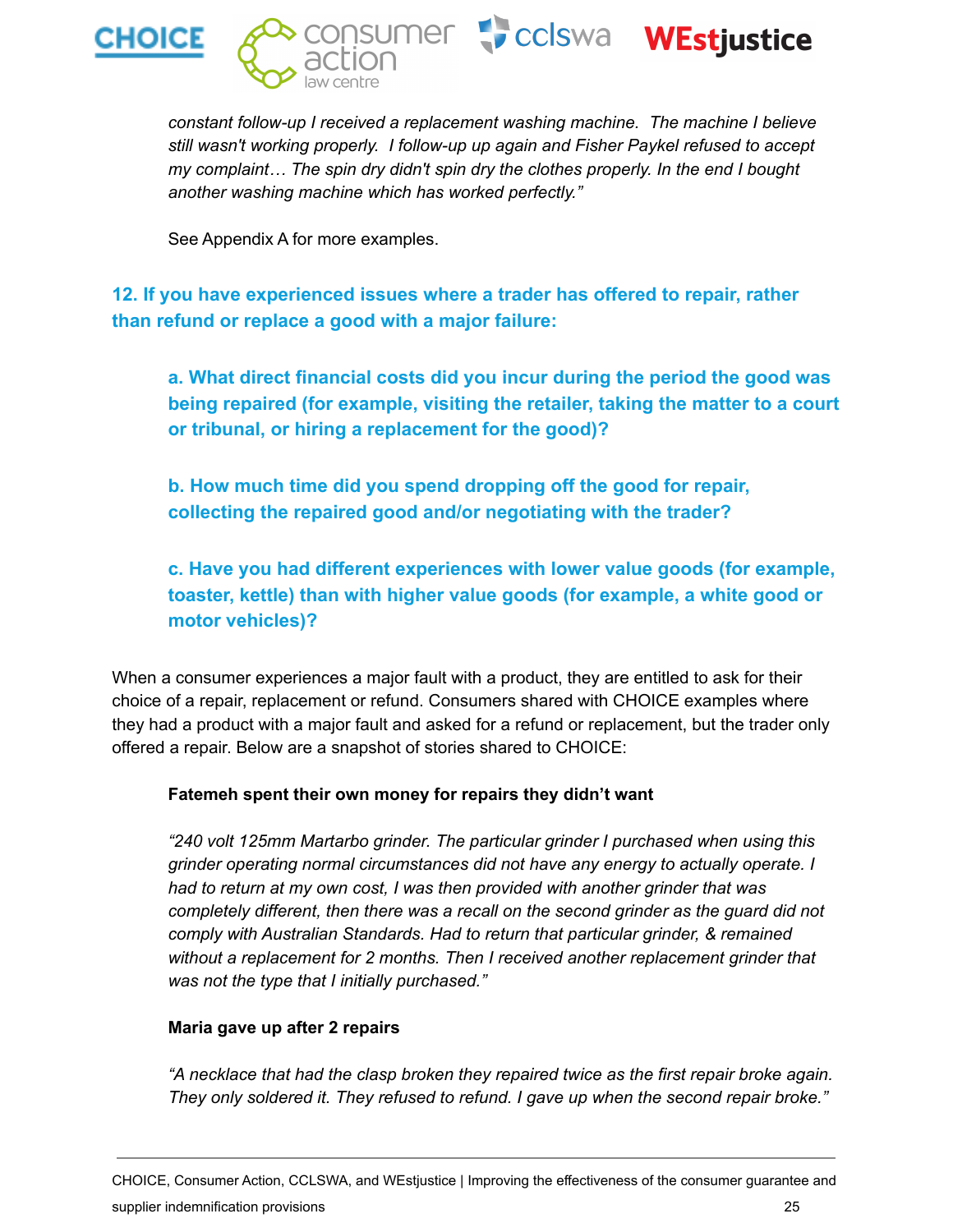





#### **Olivia eventually got what she wanted, but only after too much back and forth.**

*"I purchased a computer from Harvey Norman some years ago. It didn't work properly from the outset and they initially insisted we have it repaired by the manufacturer. This took ages, was unsuccessful and when we took it back to the store we purchased it from, they gave us a replacement which was what we wanted in the first place. There was no significant cost but it was a present and the delay and frustration were disappointing. Given the eventual outcome it would have saved everyone time and aggravation to simply have replaced it initially."*

#### **For everyone:**

#### **14. Do you think introducing a civil prohibition would deter businesses from failing to provide the applicable consumer guarantee remedy to consumers who are entitled to one?**

Yes. A clear civil prohibition, along with appropriate fines and strong enforcement would deter businesses from denying people their consumer guarantee rights. It will be an improvement on the current situation as people aren't accessing their rights due to the barriers that businesses put in place. Penalties should be set to an adequately high level. This will act as a deterrent to businesses who consider doing the wrong thing.

Currently, the consumer law regulators have limited ability to enforce compliance with consumer guarantees despite it being a high area of complaint. For example, the ACCC reports over 42,000 contacts in 2020-21 relating to consumer guarantees.<sup>20</sup> This means that there is limited deterrence. In the past, the ACCC has had to allege businesses are engaging in misleading representations in relation to consumer guarantee rights in order to address breaches of the law. A recent example is *ACCC v Mazda Australia* [2021] FCA 1493. This requires the making of a circuitous legal argument in order to address breaches of consumer guarantees, and acts as a barrier to effective deterrence to breaching the law.

#### **15. Please provide any relevant information or data on whether non-compliance with the consumer guarantees is a significant problem in the new motor vehicle sector compared to other sectors?**

We do not have comprehensive data comparing the experience of non-compliance with consumer guarantee rights in the new motor vehicle sector to other consumer sectors.

<sup>20</sup> ACCC & AER Annual Report 2021, p104.

CHOICE, Consumer Action, CCLSWA, and WEstjustice | Improving the effectiveness of the consumer guarantee and supplier indemnification provisions **26** and 26 and 26 and 26 and 26 and 26 and 26 and 26 and 26 and 26 and 26 and 26 and 26 and 26 and 26 and 26 and 26 and 26 and 26 and 26 and 26 and 26 and 26 and 26 and 26 and 26 and 26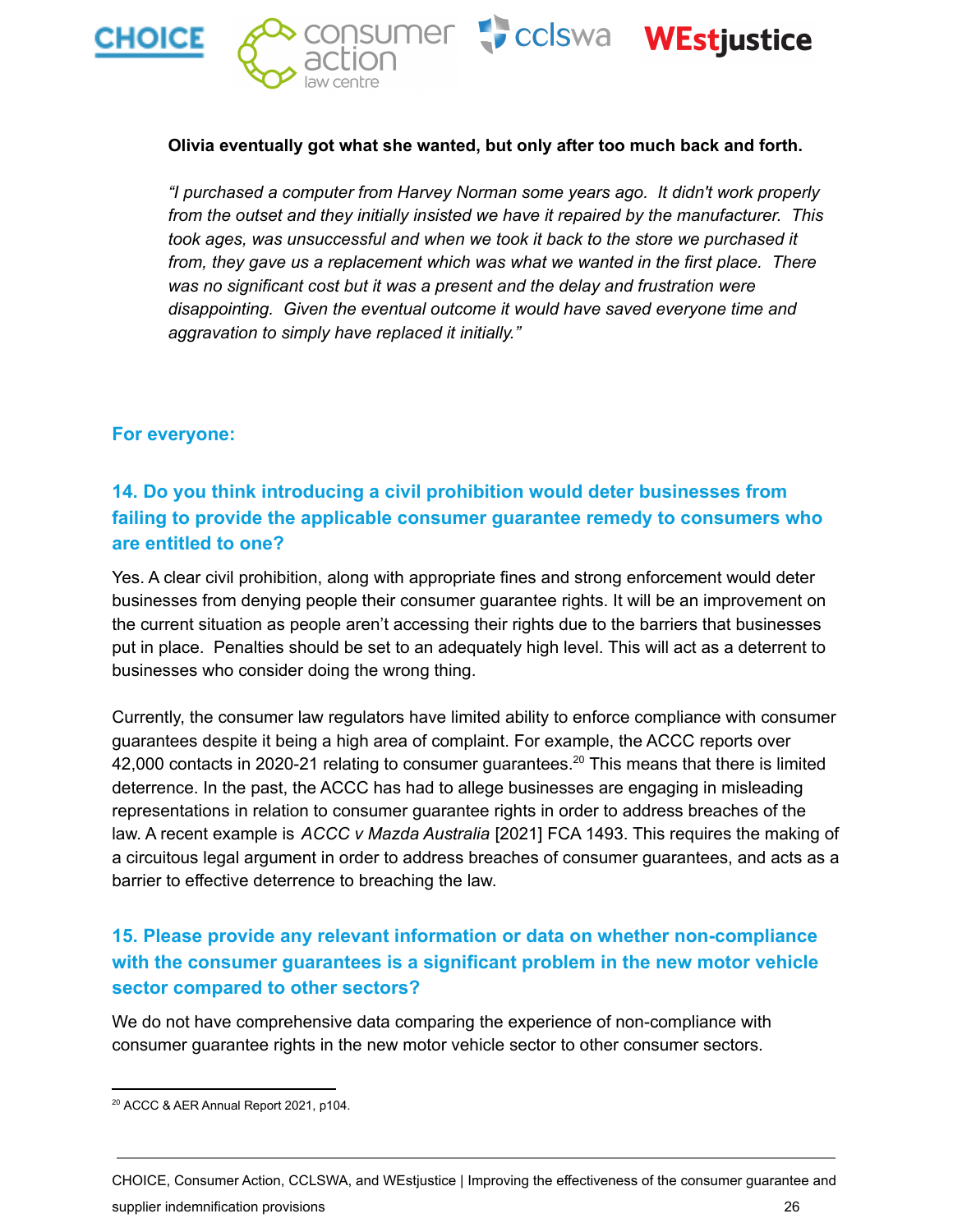





The research that CHOICE undertook in 2016 did find that 94% of respondents took action to resolve problems with their new car.<sup>21</sup> This is a higher rate than for consumer appliances. But 20% of respondents were unsatisfied with the response they received from the trader. However, 15% of people that had problems with their car were unable to resolve the problem. 22

This research also found that 16% of respondents were asked to sign a confidentiality agreement after they received a refund or repair.<sup>23</sup> At the time, CHOICE concluded that:

*"This behaviour also implies that remedies are provided at the discretion of the seller when there is a legal obligation for products, including cars, to be of acceptable quality, including being free from defects. The consumer guarantees provide consumers with rights to remedies when their new cars have problems, but requiring them to sign intimidating legal agreements before accessing the benefits of these rights obscures this." 24*

This sort of restriction on consumers also makes it hard for organisations like ours to provide accurate comparisons between the new car market and other consumer markets.

Consumer Action's consumer advice service data suggests that around 25-30% of complaints about consumer guarantees relate to motor vehicles. However, this still leaves 70-75% of consumer guarantee complaints relating to other sectors. After motor vehicles, the most common sectors are electronics, trades, mechanics, travel, furniture. While smaller numbers, other areas of complaint include education, housing, food, storage, telecommunications and postage. It is our view that the barriers to accessing consumer guarantees apply in sectors beyond motor vehicles, so it is imperative that any new civil prohibition be economy-wide.

<sup>&</sup>lt;sup>21</sup> CHOICE, 2016 Lemons into Lemonade: Consumer experiences in the new car market.

 $22$  ibid.

 $23$  ibid.

 $24$  ibid.

CHOICE, Consumer Action, CCLSWA, and WEstjustice | Improving the effectiveness of the consumer guarantee and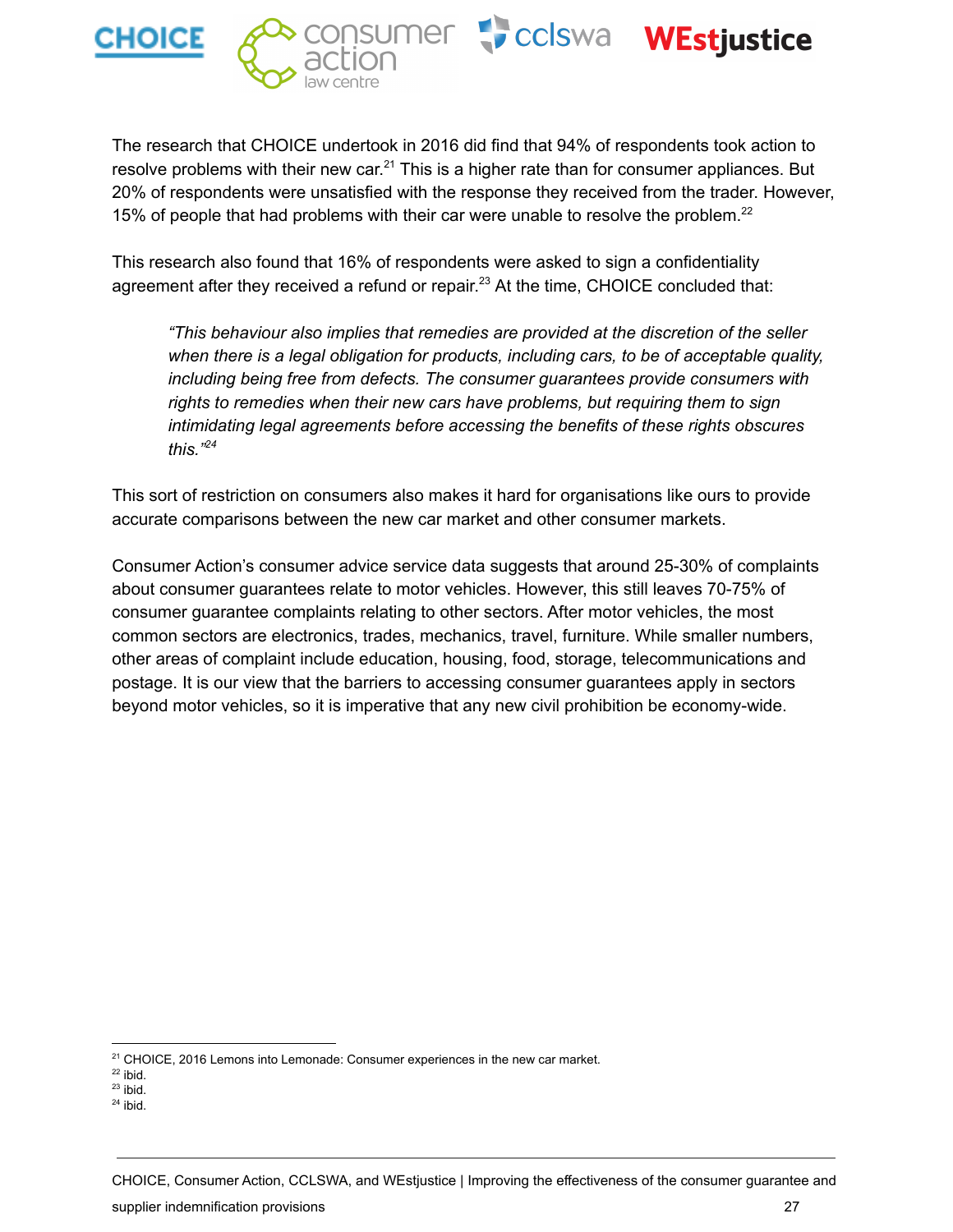





# <span id="page-28-0"></span>PART B: Supplier indemnification

CHOICE, Consumer Action, CCLSWA and WEstjustice support the implementation of both Option 3 and Option 4 in Part B of the CRIS. Specifically, we support a whole of economy civil prohibition for:

- failing to indemnify suppliers where a consumer guarantee failure falls within the responsibility of a manufacturer or importer; and
- manufacturers or importers retaliating against suppliers for seeking to enforce their indemnification rights:

While we do not have expertise in the details of the issues raised in Part B, we support the introduction of prohibitions and penalties outlined in Option 3 & 4 as it will stop retailers and manufacturers avoiding responsibility.

Some retailers have shown that they will direct consumers to pass their complaint onto the manufacturer, or vice versa, when a fault arises. This leaves the consumer spending more time and money enforcing their consumer guarantee rights. So without the implementation of prohibitions with fines attached, businesses will continue to break the law and consumers will bear the cost.

From CHOICE's survey of consumers, people shared the following experiences about businesses trying to pass responsibility onto other parties.

#### **The manufacturer helped Elias when the retailer wouldn't.**

*"I bought a HP laptop from Harvey Norman that kept overheating doing basic tasks.* Towards the end of its first year, still under warranty, I had to send it to HP in Melbourne *for repairs. The problem reoccurred and it had to be sent off again. This was very inconvenient! Finally, by calling HP directly and insisting I speak with someone able to act rather than repeat the same script I'd heard before, I was able to get a store credit (not the refund I wanted) to buy a different laptop from them."*

#### **Lida was directed to the manufacturer by the retailer.**

*"An Asus laptop purchased from Harvey Norman developed a fault on the second day of ownership. The display had a wide white vertical bar in centre of display and other areas were hard to see. Refund or replacement was refused, told repair only on laptops and that I should contact the manufacturer to arrange a repair.*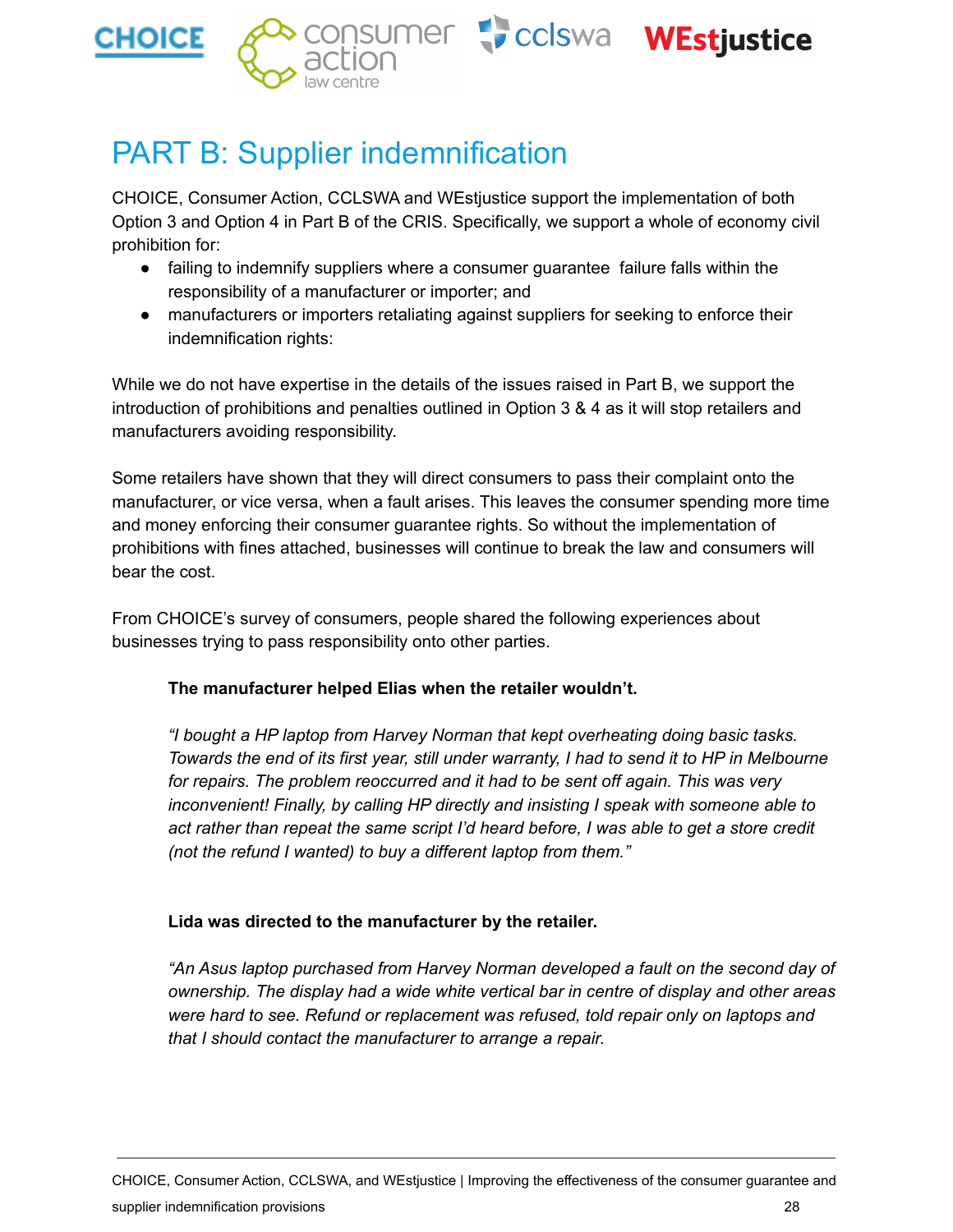





#### **Yulia went back and forth between the trader and manufacturer for months before getting a resolution.**

*"I bought a robot vacuum cleaner from Kogan. It needed to be charged before use. Problem was, it would not charge. When I contacted them, they said they were only the distributors for the product and that I had to go to the manufacturer directly. I did eventually get my money back, but it took several months and calls and letters and even needing to contact consumer affairs in the process to get this sorted out."*

**Recommendation 4:** That the final Regulatory Impact Statement (RIS) adopt Part B, Option 3 – a prohibition against not indemnifying suppliers, supported by penalties and other enforcement mechanisms and Option 4 - a prohibition against manufacturers retaliating against suppliers who request indemnification.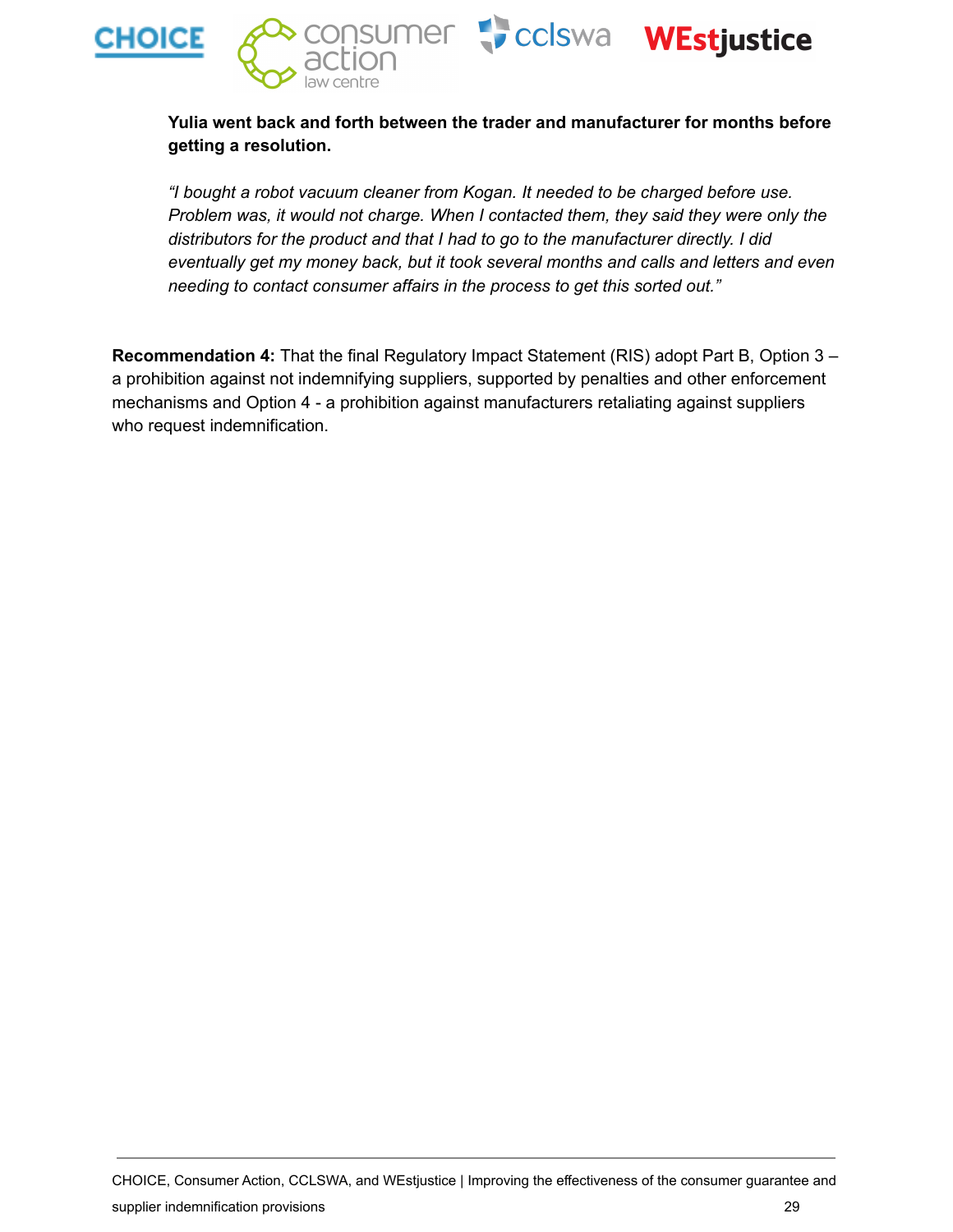



# <span id="page-30-0"></span>Appendix 1: Supporter survey results

The following cases were provided to CHOICE via an online survey conducted from 19th to 30th January 2022. These cases are a sample of the 2310 stories received. We'd happily provide the Treasury with more detail and additional cases if required.

### <span id="page-30-1"></span>**Examples of traders not agreeing to provide a requested remedy for a major failure**

#### **Jonathon didn't receive a remedy when they received a t-shirt that was different to what they ordered.**

"I rarely purchase clothing online. However, in late 2021, I ordered a Christmas t-shirt, ordered online at a cost of approx \$AUD70, based on a photo of a glittering, sparkly design on that T-shirt. What arrived was a flat, non-shiny design - a very poor imitation! Like a screen-print on the shirt of a photo of the real thing. I emailed the company to complain, including a photo of the postage packing and the T-shirt, etc. They declined to refund anything but offered a small 'compensation' of \$5. I emailed back with my decline to accept their offer and argued the issue of misrepresentation etc. The offer went to \$10. I then emailed, using words about being a member of Choice, that I know the Aust Consumer Law etc. and then they offered \$15. Back I went again and finally they offered \$25. I replied saying that the shirt cost \$70 and that \$25 was no where near a refund etc etc. They said that was their final offer. So I accepted. The refund never arrived in my PayPal (credit card) account."

#### **A retailer referred Emma's faulty computer to Microsoft and has failed to receive a remedy**

"I too have had issues with my computer and was referred to Microsoft as a software issue not a computer issue. I felt that I was fobbed off and do not have any confidence in the company's warranty system. Needless to say I have just been putting up with the problem. My computer works like groundhog day, every day is a new day. I have to save any work on an external hard drive as it will not be there the next day. Each day I need to restart programs such as Adobe as if it's the first time I have used it. The computer has 1tb of memory and only a small portion of this is used, so no memory issues."

#### **Manufacturer wouldn't repair Gabriel's differential**

CHOICE, Consumer Action, CCLSWA, and WEstjustice | Improving the effectiveness of the consumer guarantee and supplier indemnification provisions 30 and 30 and 30 and 30 and 30 and 30 and 30 and 30 and 30 and 30 and 30 and 30 and 30 and 30 and 30 and 30 and 30 and 30 and 30 and 30 and 30 and 30 and 30 and 30 and 30 and 30 and 30 a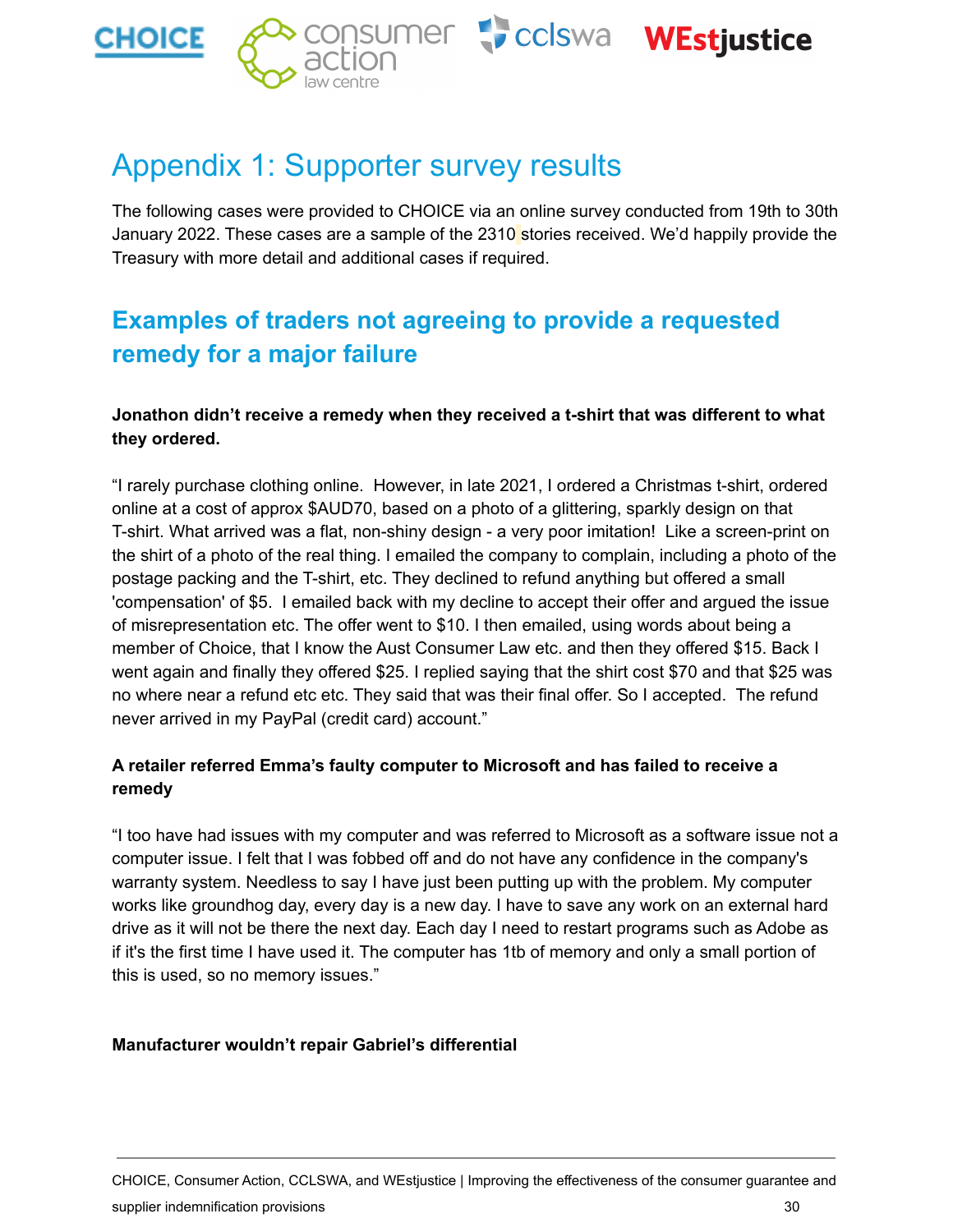





"When driving my Subaru Forester on a freeway, it blew a differential and the car was only four years old. There was not much mileage on the car and it was well serviced by my mechanic. When I asked Subaru if they would cover the cost of the repair (approximately \$2000); they refused to do so because I did not have it serviced by a Subaru dealer (which is ridiculously expensive) and had it serviced by my local mechanic. My view is that if a car is well looked after, Subaru should have covered the cost of the repair especially for a car that is less than 5 years old."

#### **Lucia was refused a repair, replacement or refund**

"The MIMCO necklace (purchased for over \$100) was losing its finish after minimal wear. The company rejected my concern."

#### **James was forced to spend too much time arguing to get their refund**

"I purchased a speed control kit from Jaycar Electronics for a wood router and it failed after a short time. The sales manager claimed I didn't have the skills to assemble the circuit and wasn't covered by any warranty. I informed the manager that I was an electrical engineer and had vast experience with electronic circuits, he still refused a refund. I contacted Fair Trading who approached Jaycar Electronics and within a matter of days I went back to the store and received my refund."

#### **Liam had to argue to get a trader to apply the ACL**

"The product was a reversing camera for my car. The product was only 3-4 months old and stopped working. Company originally offered a refund of 70% of the purchase price. I reread the warranty and it said refunds would be assessed according to applicable national laws. (product supplier was from USA). I send them a copy of the Australian consumer law. They refunded me 100% OF PURCHASE PRICE."

#### **Louise had to teach the trader about their responsibilities under the ACL**

"This has happened so often. Just recently, for example, I had bought my son a pair of soccer boots for \$300 (ouch!) and 4 weeks later there were signs, where the sole-plate meets the upper, that the boot was coming apart. We duly took them back to the retailer. They then got someone to do a returns analysis at the time we returned them to check it was a legitimate claim. We were told it was legitimate 10 minutes later and that we would get a credit for the boots. We explained that my son had already started training and needed boots (the next

CHOICE, Consumer Action, CCLSWA, and WEstjustice | Improving the effectiveness of the consumer guarantee and supplier indemnification provisions 31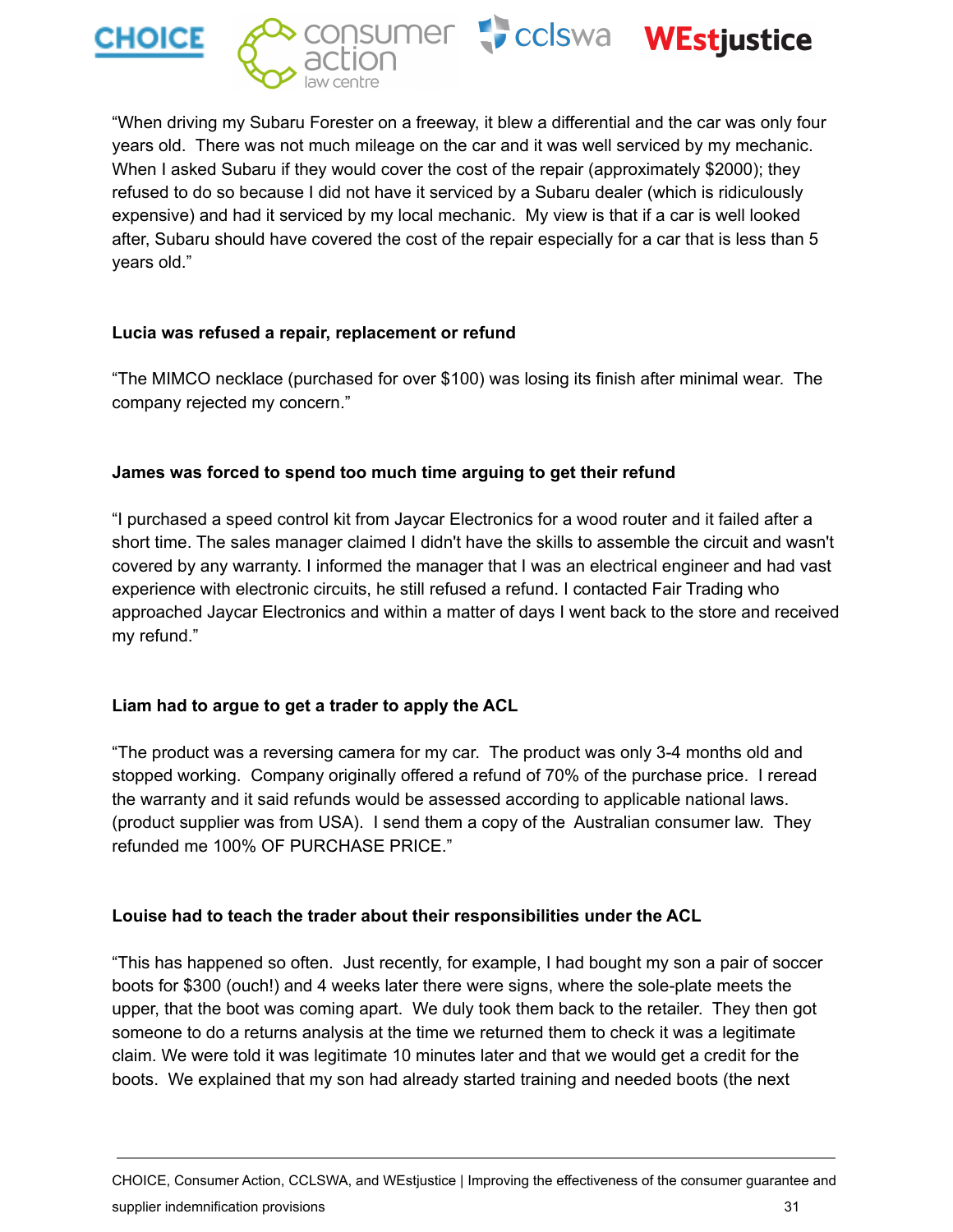







session for him was the next day actually) so would be happy assuming that these were just a faulty manufacture of good boots and would therefore just take another pair of the same boots in his size home while they dealt with the supplier. The retailer said that they had no other boots like that left so could only give us credit. I said that we needed boots to train the next day and since they had no boots to replace the faulty ones with then we'd need a refund so that we could race around that afternoon looking for boots from another store as they had no suitable replacement to offer us. The shop assistant said that they couldn't do that and had to give credit instead. I told them that they actually had to give us a refund under ACL in this situation."

### <span id="page-32-0"></span>**Examples of traders providing repairs when replacements or refunds were requested**

#### **Jakob was forced to pay for postage to get a repair they didn't want.**

"A coffee machine that was unable to handle the pressure required to make coffee espresso, was leaking at the group head. I was offered a repair by the retailer, and this is a difficult resolution when you are in a regional location. I had to provide the return postage, and when the machine was received at the retailer, I was later told that I would get a refund, not including postage. More than a month transpired in which I did not have a functioning espresso machine. I then had to go through the delays involved in receiving the refund, then the purchase process. It is not a seamless process, and the consumer is the last in the chain to receive quality service, if that even exists anymore. The transaction model is now often an adversarial one with varying degrees of discomfort. The retailer/manufacturer holds too many aces."

#### **Nozomi wanted a replacement, instead was without a TV for 6 weeks.**

"A Samsung TV flat screen. 2012. Purchased locally. Ceased to function about 1 month after purchase. Wanted a replacement. Obligated to have a repair. Very long wait in a queue of many others. Only one certified repairer in locality. Approx 6 weeks without a TV."

#### **Do-yoon wasn't given a replacement after he made the mistake of wearing his watch.**

"A Seiko watch that the metal bands retaining pins kept falling out, took it back for many repairs finally asked for a new band for the watch and request was refused and I was refused further repairs blaming me for wearing the watch."

#### **Ava wanted a replacement tv.**

CHOICE, Consumer Action, CCLSWA, and WEstjustice | Improving the effectiveness of the consumer guarantee and supplier indemnification provisions 32